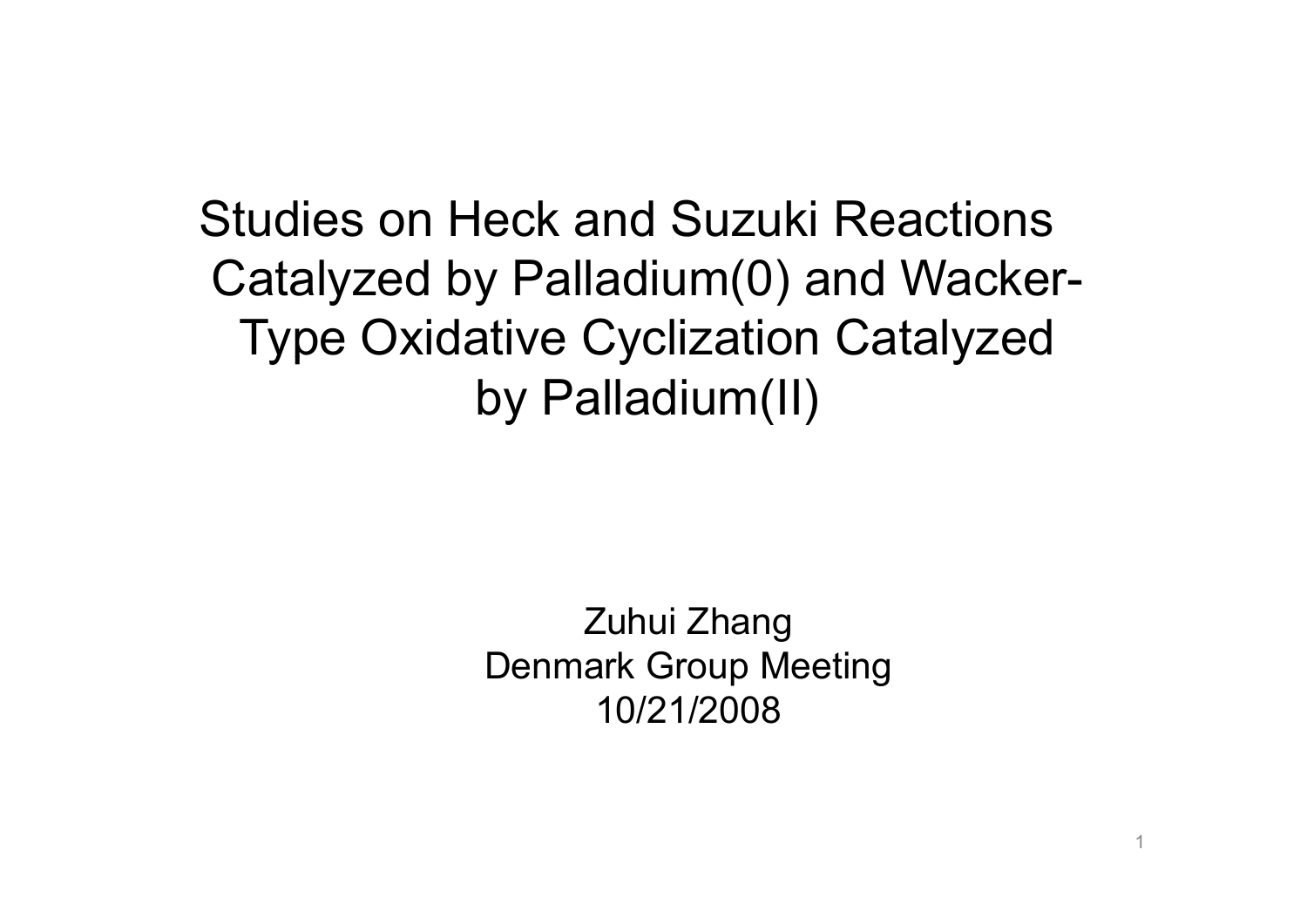<u>Part One</u>: Palladium(0)-Catalyzed Heck Reaction and Suzuki Reaction

<u>Part Two</u>: Palladium(II)-Catalyzed Wacker Oxidative Cyclization to Construct Chromanone, Quinoline and Pyrrole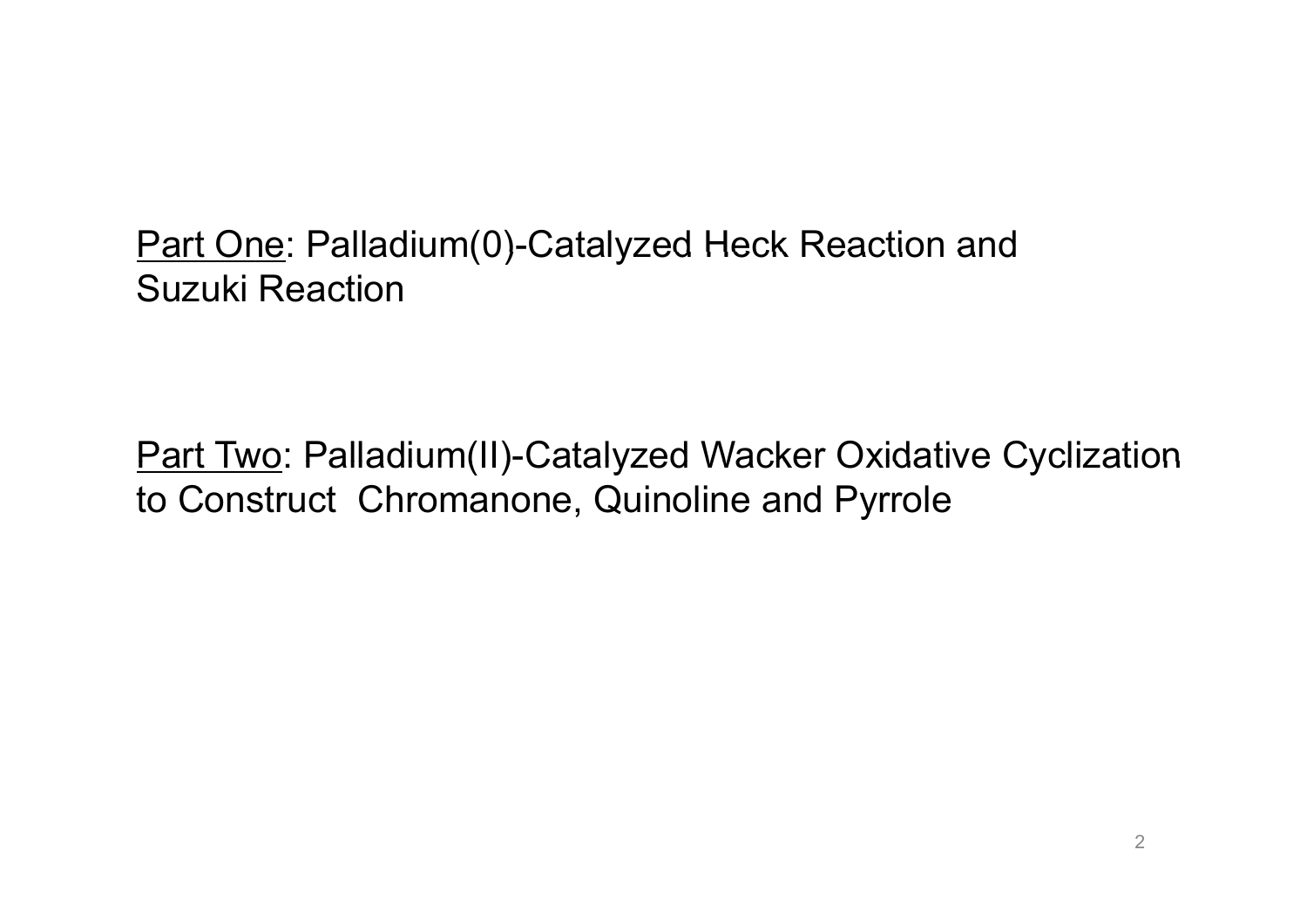Section One: Heck reaction in a queous mediums and its selectivity

Scheme 1. Heck reaction



Mizoroki, T.; Mori, K.; Ozaki, A. *Bull. Chem. Soc. Jpn.* **1971**, *44*, 581. Heck, R. F.; Nolley, Jr., J. P. *J. Org. Chem.* **1972**, *37*, 2320.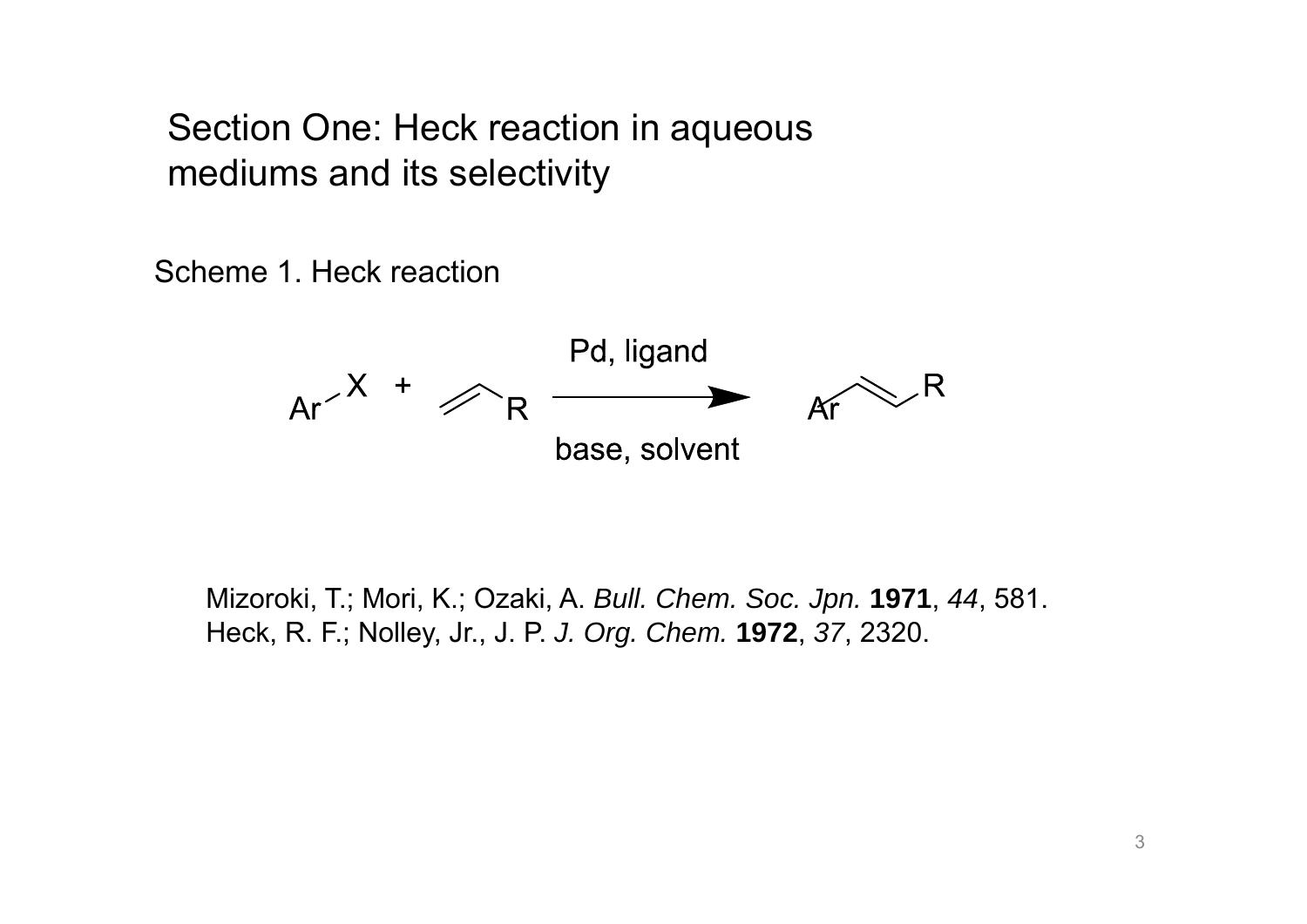#### Previous Achievements:



G. C. Fu, J. H. Hartwig etc.

T. Jeffery, M. T. Reetz etc.

W. A. Herrmann, Merritt B. Andrus etc.

W. A. Herrmann, D. Milstein, J. Dupont, D. E. Bergbreiter, Q. W. Yao, D. G. Blackmond etc.

T. Hayashi, A. Pfaltz, L. F. Tietze, S. M. Oestreich, D. P. Curran etc.

S. Uemura, A. Mori, M. C. White, K. W. Jung, J. L. Xiao etc.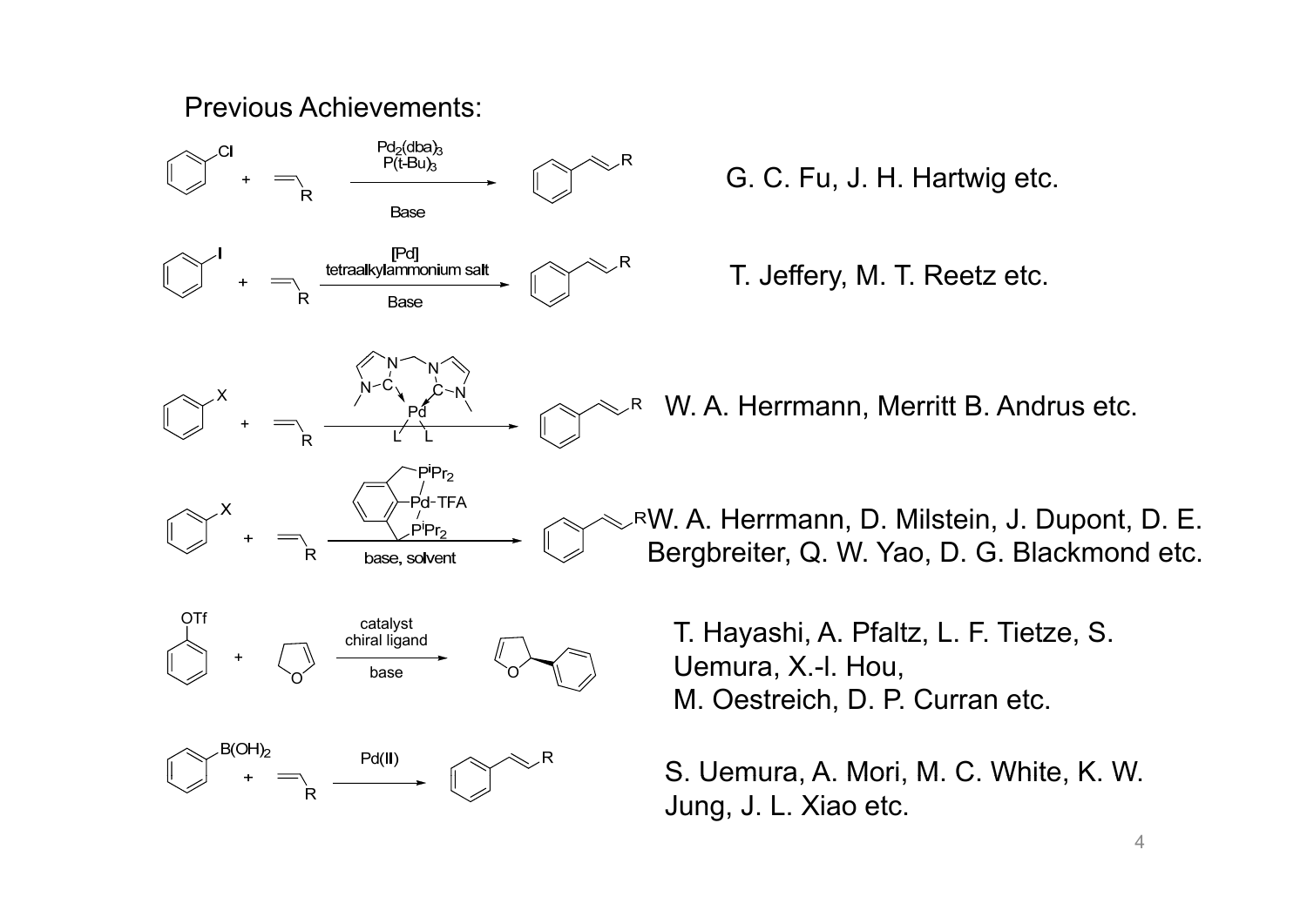Our Approach:

- 1) Choose water as solvent;
- 2) Room temperature;
- 3) Ultrasonic irradiation, in suit formed nano-palladium
- 4) Regioselectivity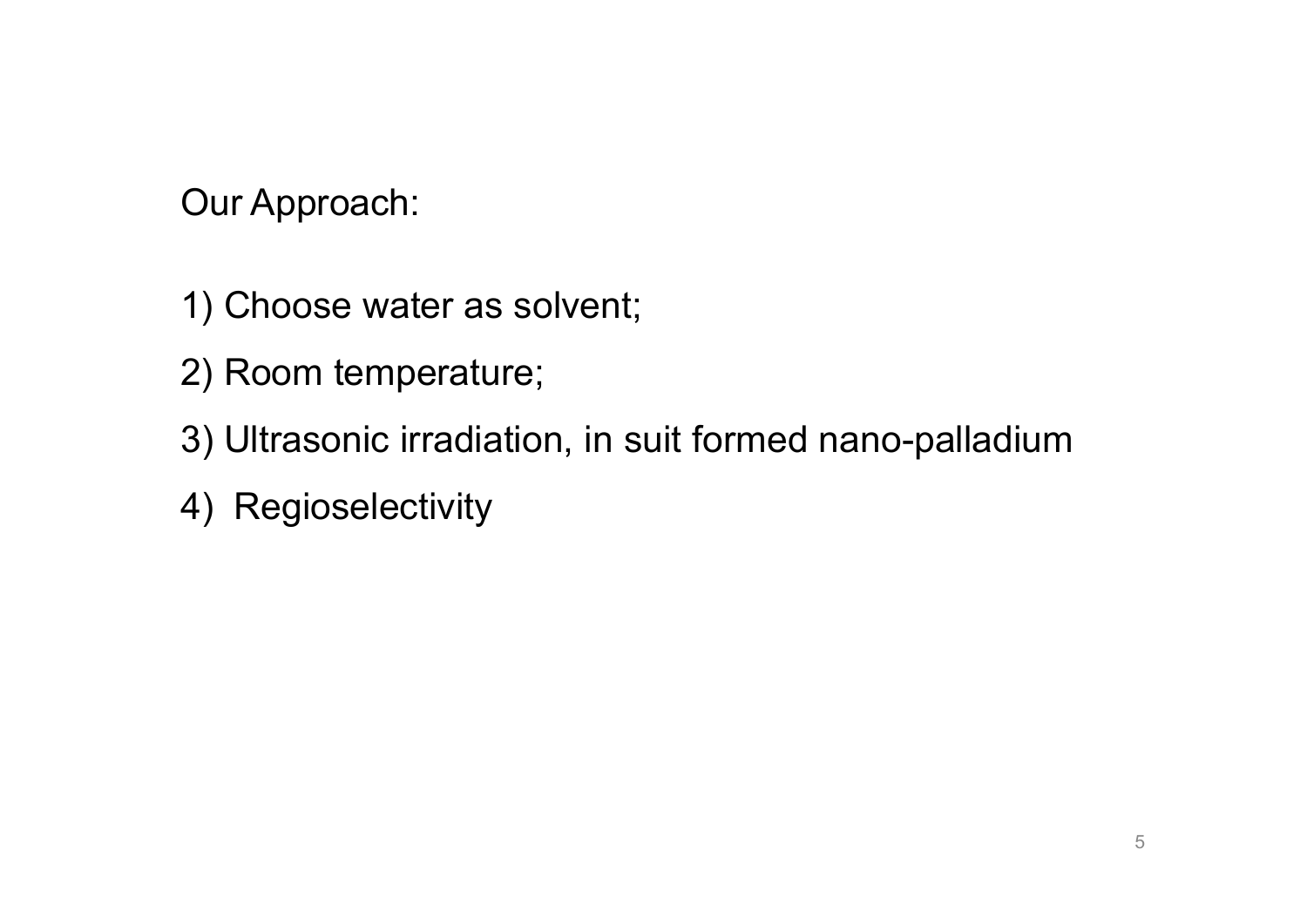**Table 1. Opitimization of base and PTC for Heck reaction of Iodobenzene and Methyl Acrylate** *a*



*a* Reaction conditions: iodobenzene (1 mmol), methyl aceylate (2 mmol), phase transfer catalyst  $(PTC)$  (1 mmol), base (3 mmol)

and PdCl<sub>2</sub> (0.02 mmol) in 3 ml of water, the mixtures was sonicated at ambient temperature (25 °C) in running water bath for 4.5h.

*b* Isolated yield. *<sup>c</sup>* TEAB is tetraethylammonium bromide. *d* TMAI is tetramethylammonium iodide. *<sup>e</sup>* TEAI is tetraethylamminium iodide.

#### *J. Org. Chem.* **2006**, *71*, 4339-4342.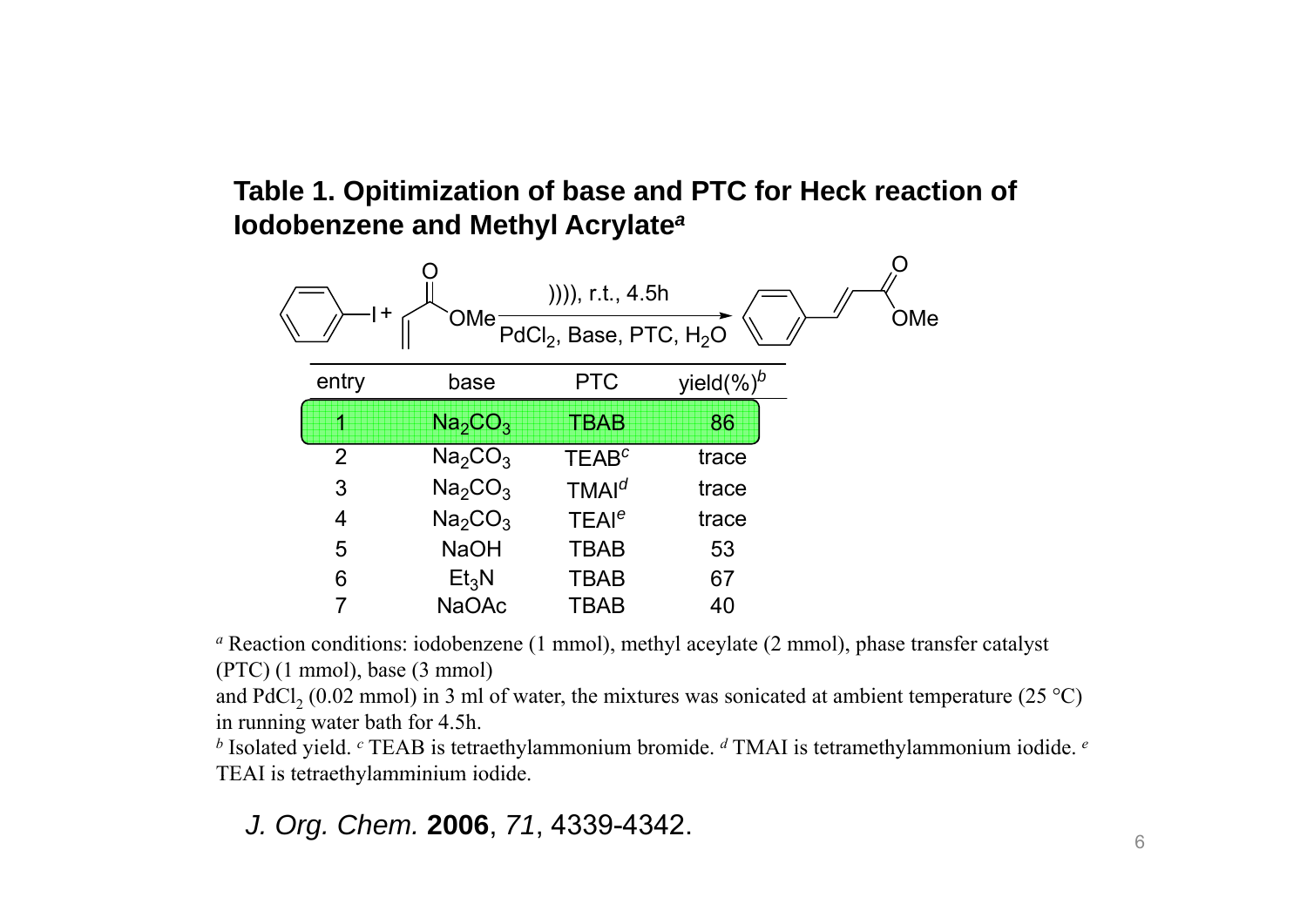#### Table 2. Heck reaction promoted by ultrasonic aqueous media



*J. Org. Chem.* **2006**, *71*, 4339-4342.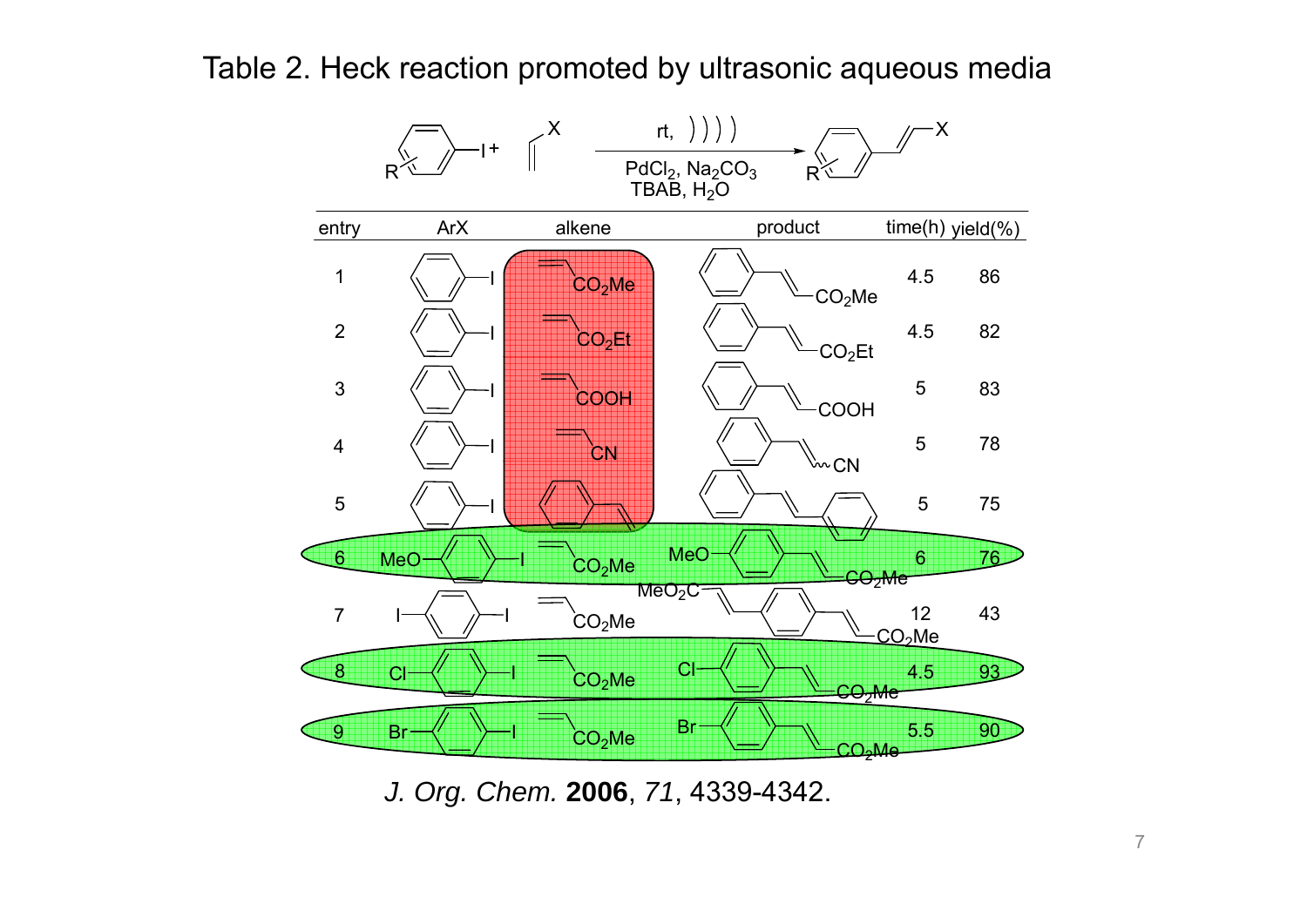

8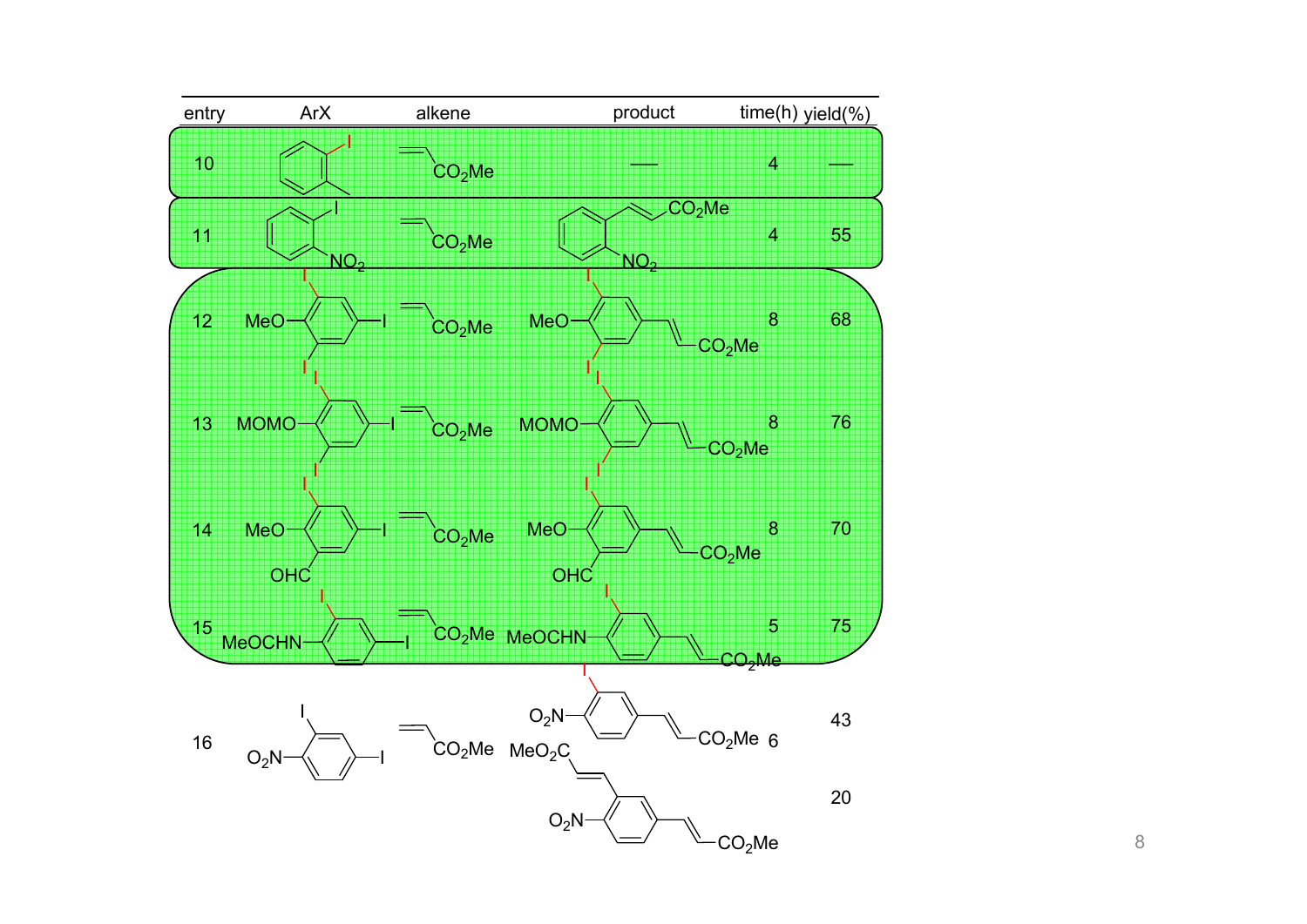Study the catalyst for the reaction



**Figure 1.** TEM image of Pd nano-particles formed under ultrasound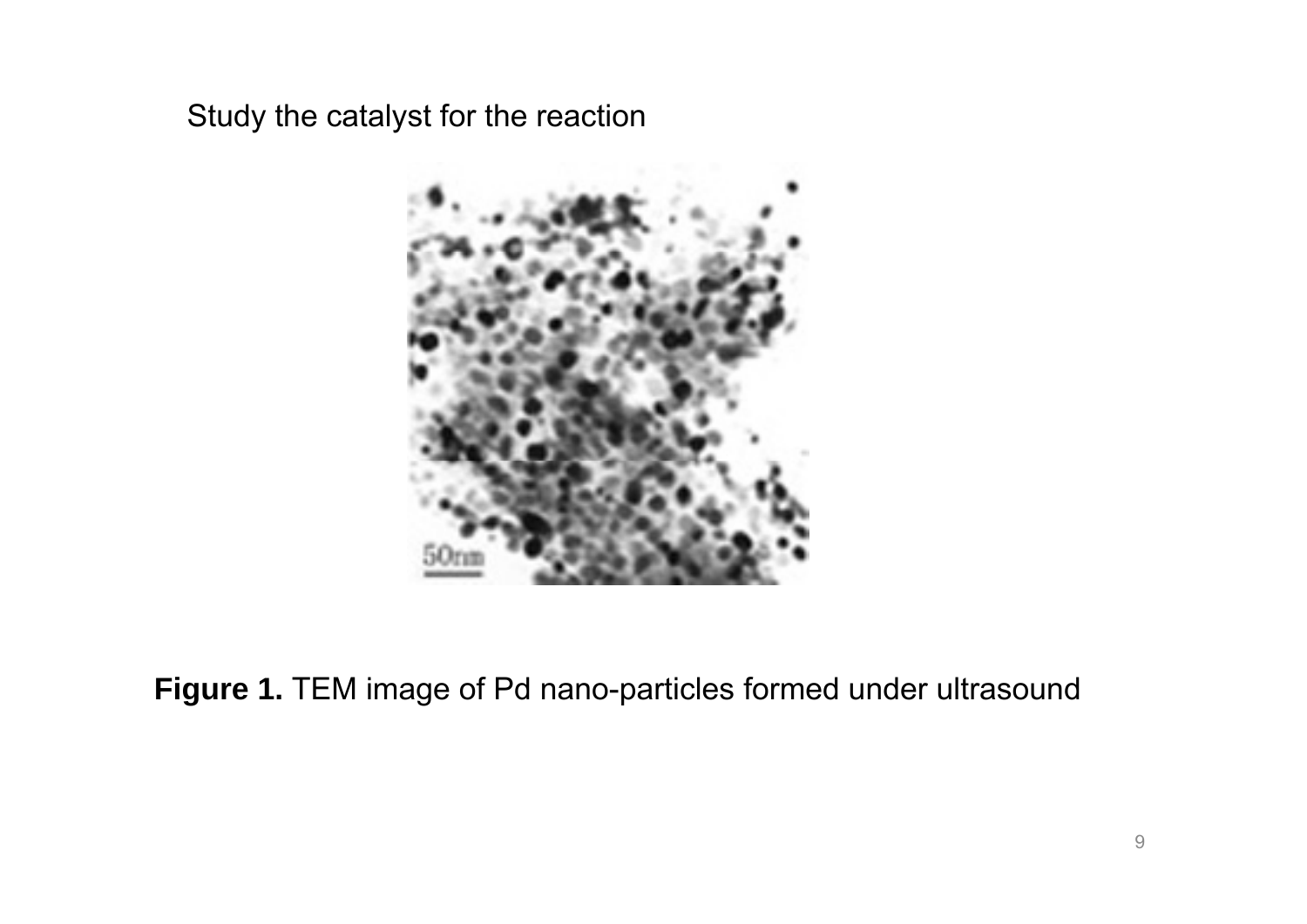

## Study the formation of palladium(0)

**Figure 2. (a)** XRD pattern of PdCl $_2$  (0.1mmol), TBAB (1mmol) and H $_2$ O (3ml) under ultrasonic irradiation for 30 min;

**(b)** XRD pattern of PdCl<sub>2</sub> (0.1mmol), TBAB (1mmol), methyl acrylate (2mmol) and H<sub>2</sub>O (3ml) under ultrasonic irradiation for 30 min;

**(c)** XRD pattern of the reaction system (1mmol iodobenzene, 2 mmol methyl acrylate, 0.02 mmol PdCl<sub>2</sub>, 3 mmol Na<sub>2</sub>CO<sub>3</sub> and 1 mmol TBAB in 3 ml of water) under ultrasonic irradiation for 30 min. $10<sup>10</sup>$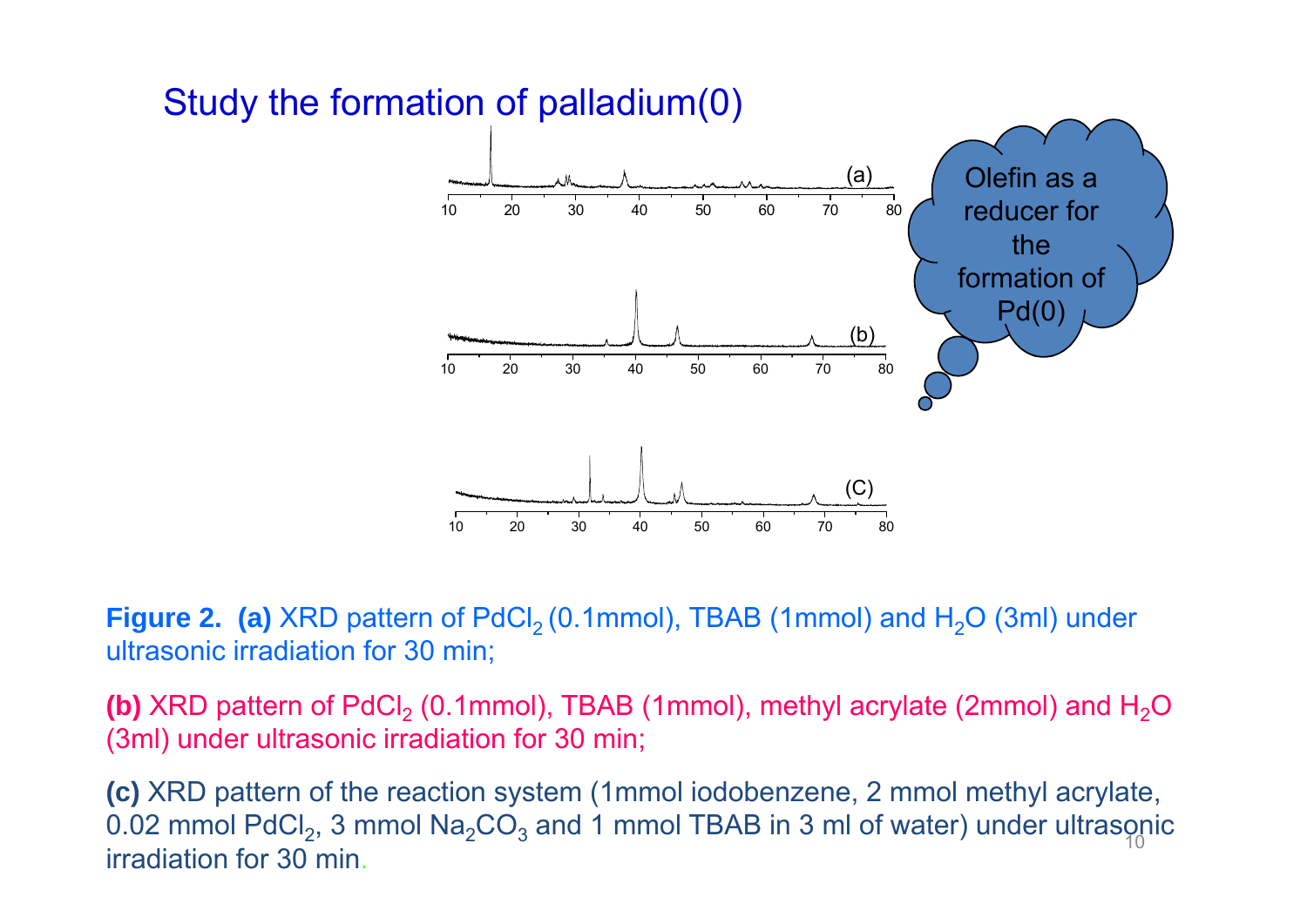## Section Two: Diatomite-supported palladium nanoparticles catalyzed Heck and Suzuki reactions

Homogeneous palladium catalysis Advantages: high reaction rate, high turnover numbers (TON), high yields and the Pd catalysts can be tuned by ligands.

Disadvantages: the lack of reuse of the catalyst, a loss of expensive metal and ligands and to impurities in the products and the need to remove residual metals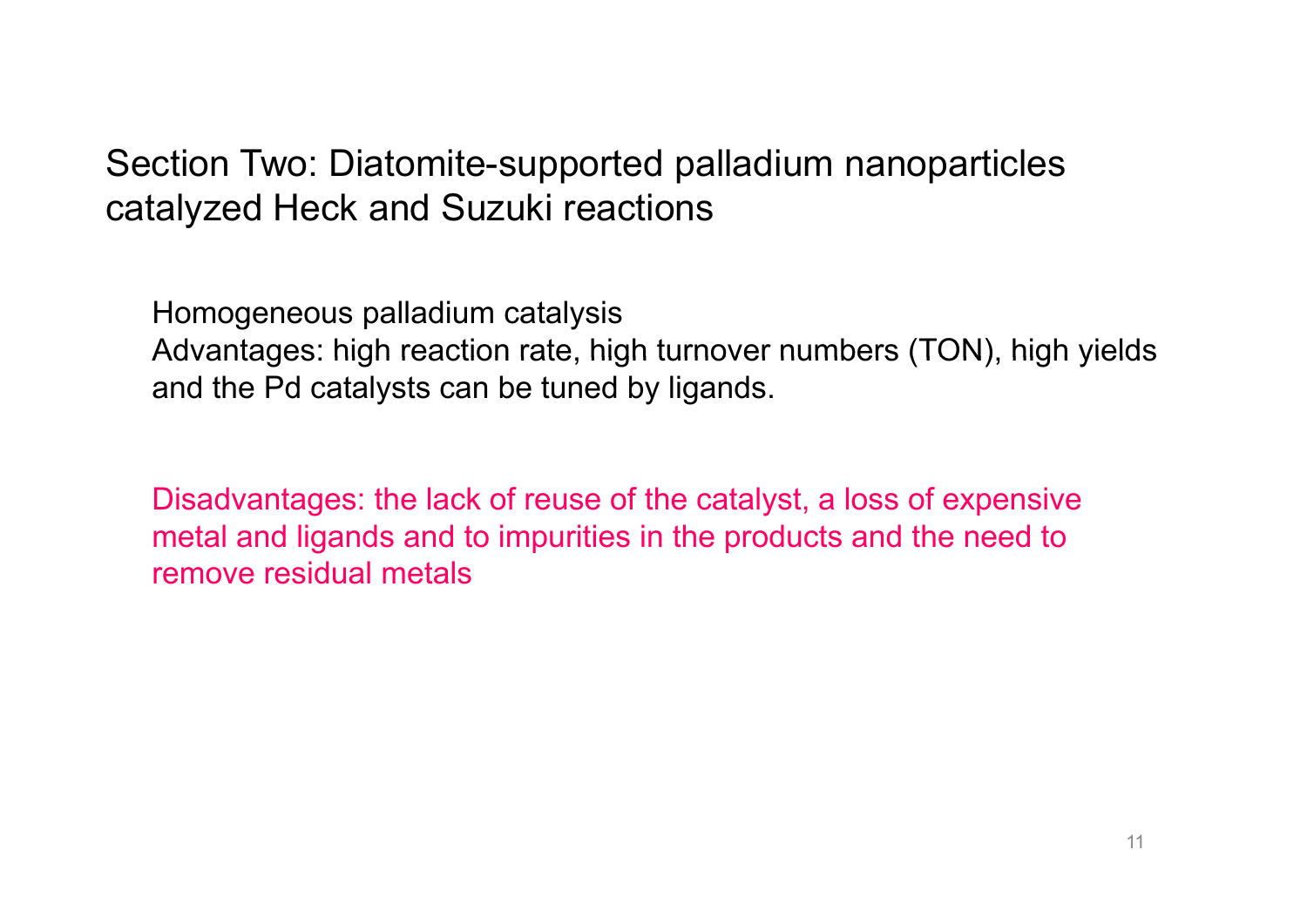## *Diatomite, a type of widespread natural porous material, was first reported by us as a suitable template to supported p all di ti l lladium nanopartic les*

Scheme 2. Preparation of diatomite-supported palladium nanoparticles

DiatomiteSnCl 2.2H2OCF <sup>3</sup>COOH PVP 3 H<sup>2</sup>PdCl 4Diatomite supported Pd

*J. Org. Chem.* **2006**, *71*, 7485-7487.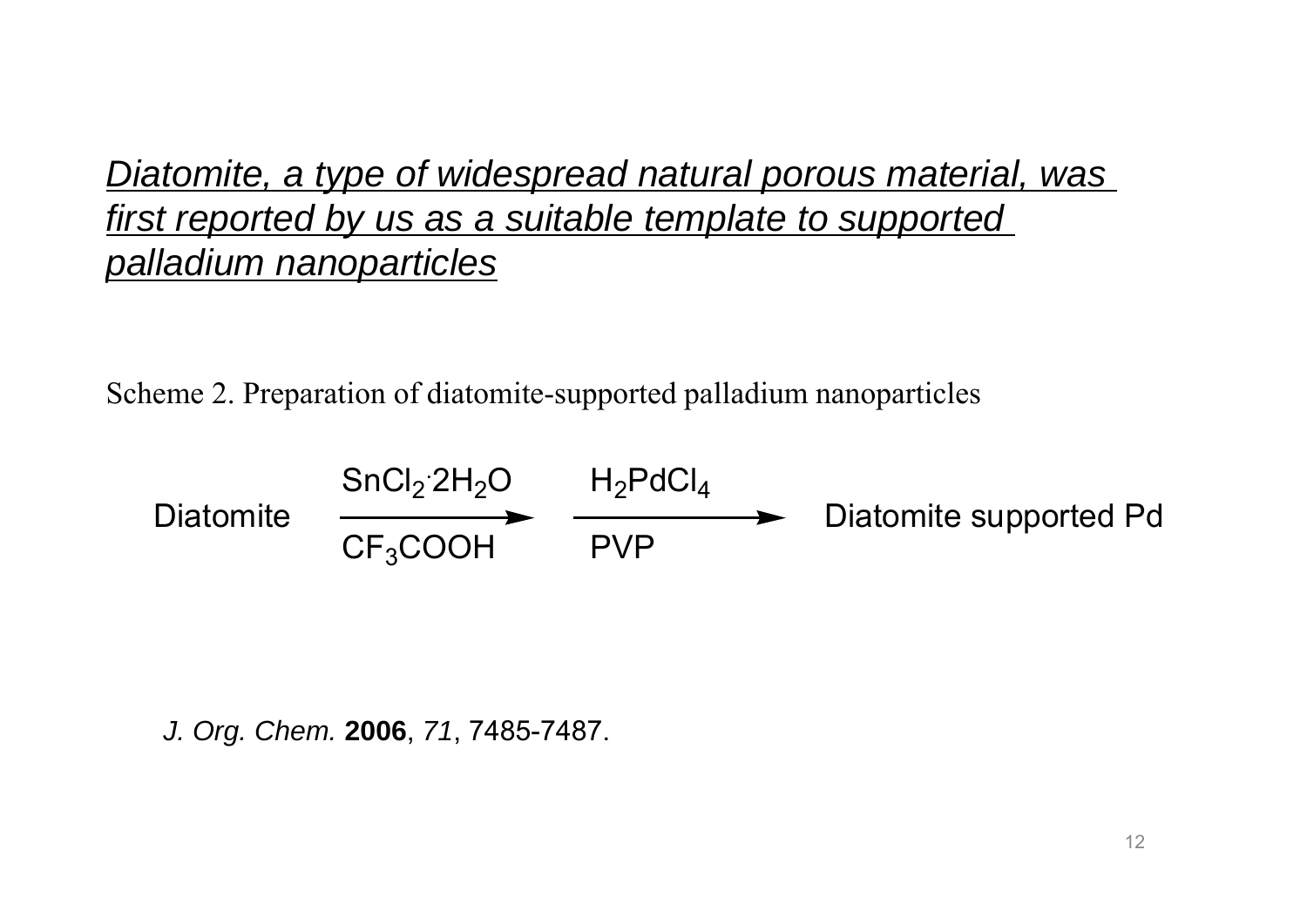Scheme 3. Heck reaction of aryl halides with olefins with heterogeneous palladium

Diatomite-supported Pdnanop articlesRAr-X+RNMP, Et <sup>3</sup>N, 120°C Ar X = I, Br

Scheme 4. Suzuki reaction of aryl halides with olefins with heterogeneous palladium

Ar-X+ Ar'B(OH) 2Diatomite-supported Pd nanoparticles Ar-Ar'X = I, Br DME-H<sup>2</sup>O, Na <sup>2</sup>CO 3110°C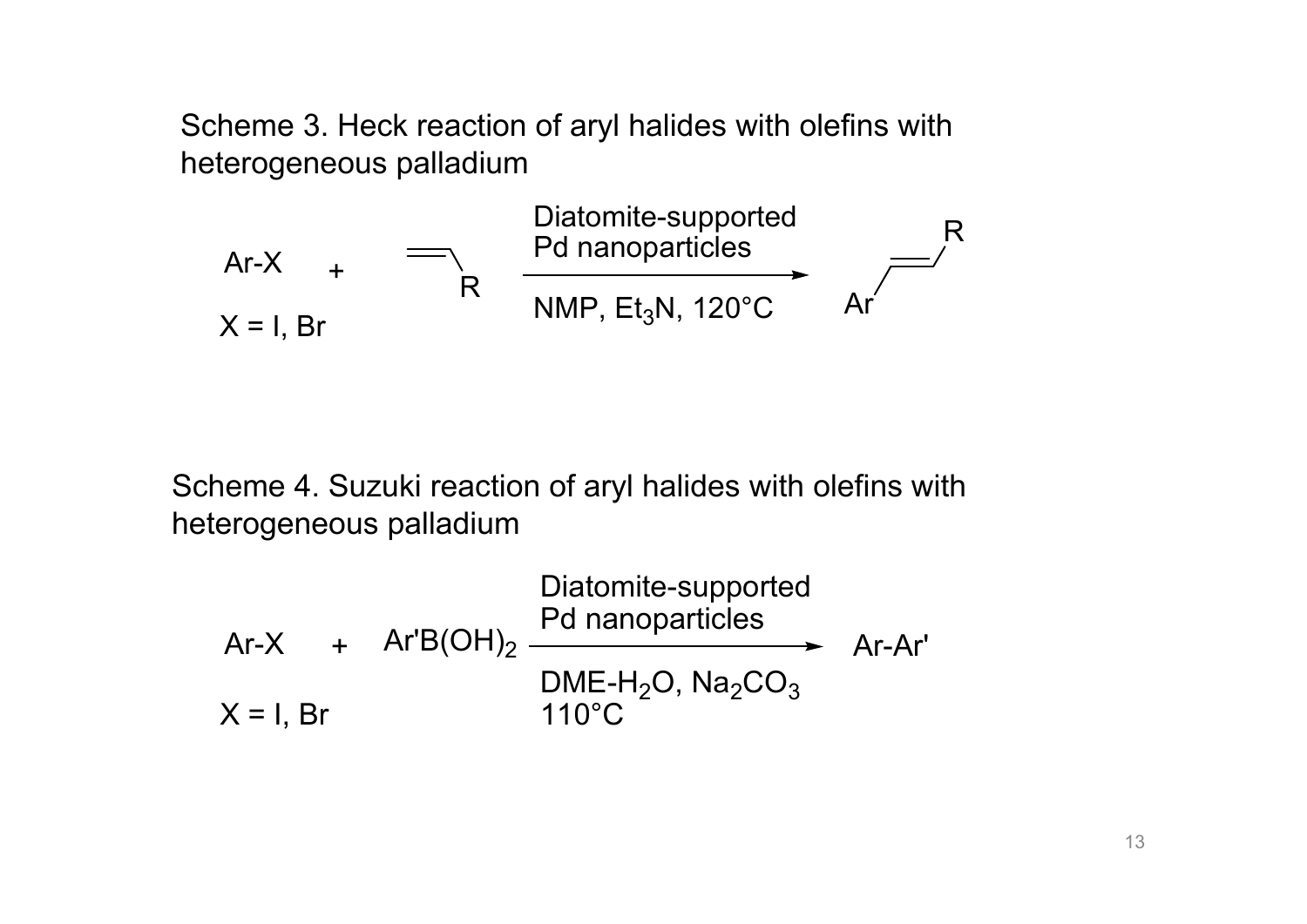Table 2. Recycling of diatomite-supported Pd for the Heck reaction of iodobezene with methyl acrylate

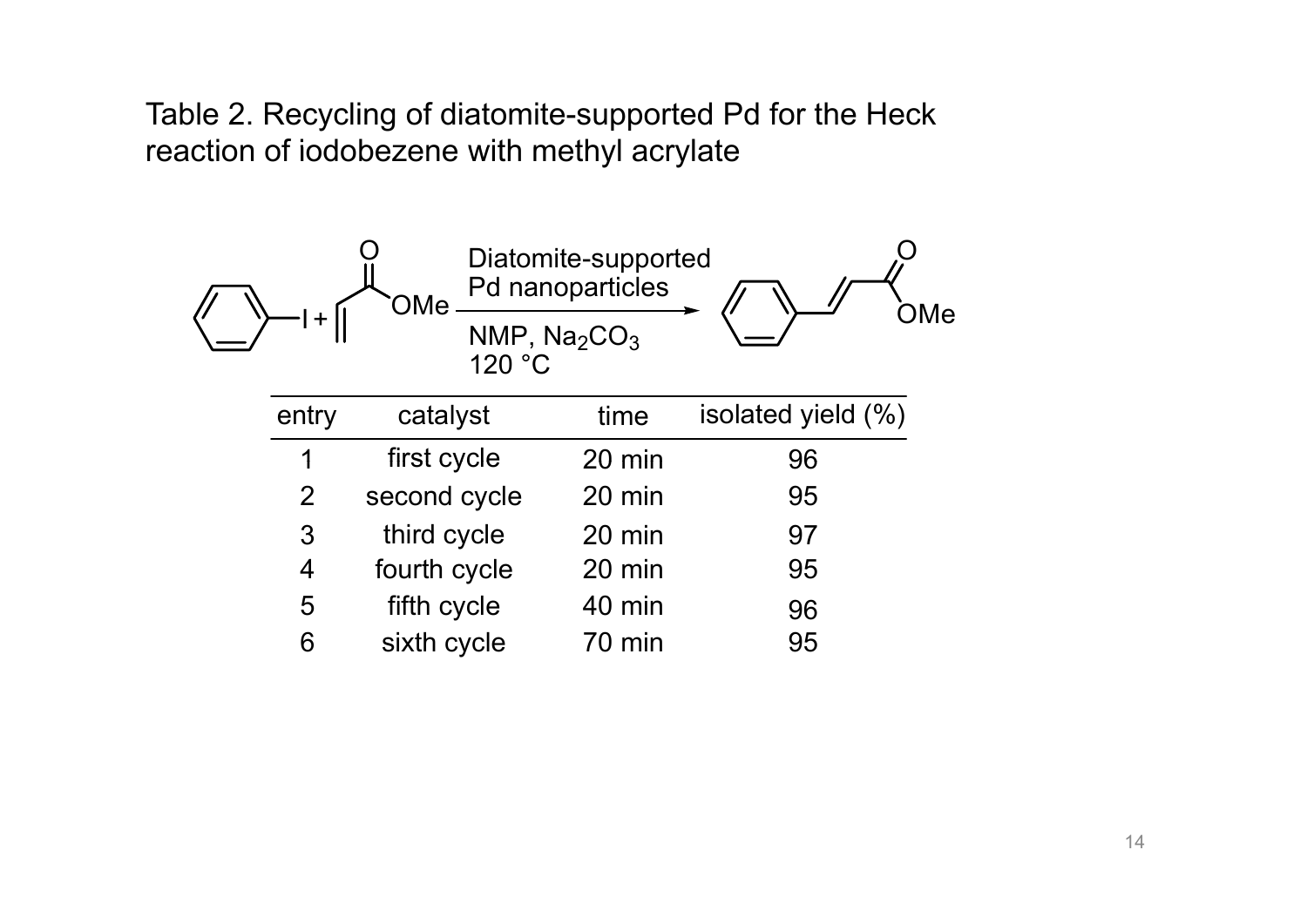

Figure 2. Catalytic model of heterogeneous palladium catalyst

De Vries, A. H. M.; Mulders, J. M. C. A.; Mommers, J. H. M.; Henderickx, H. J. W.; De Vries, J. G. *Org. Lett.* **2003**, *5*, 3285.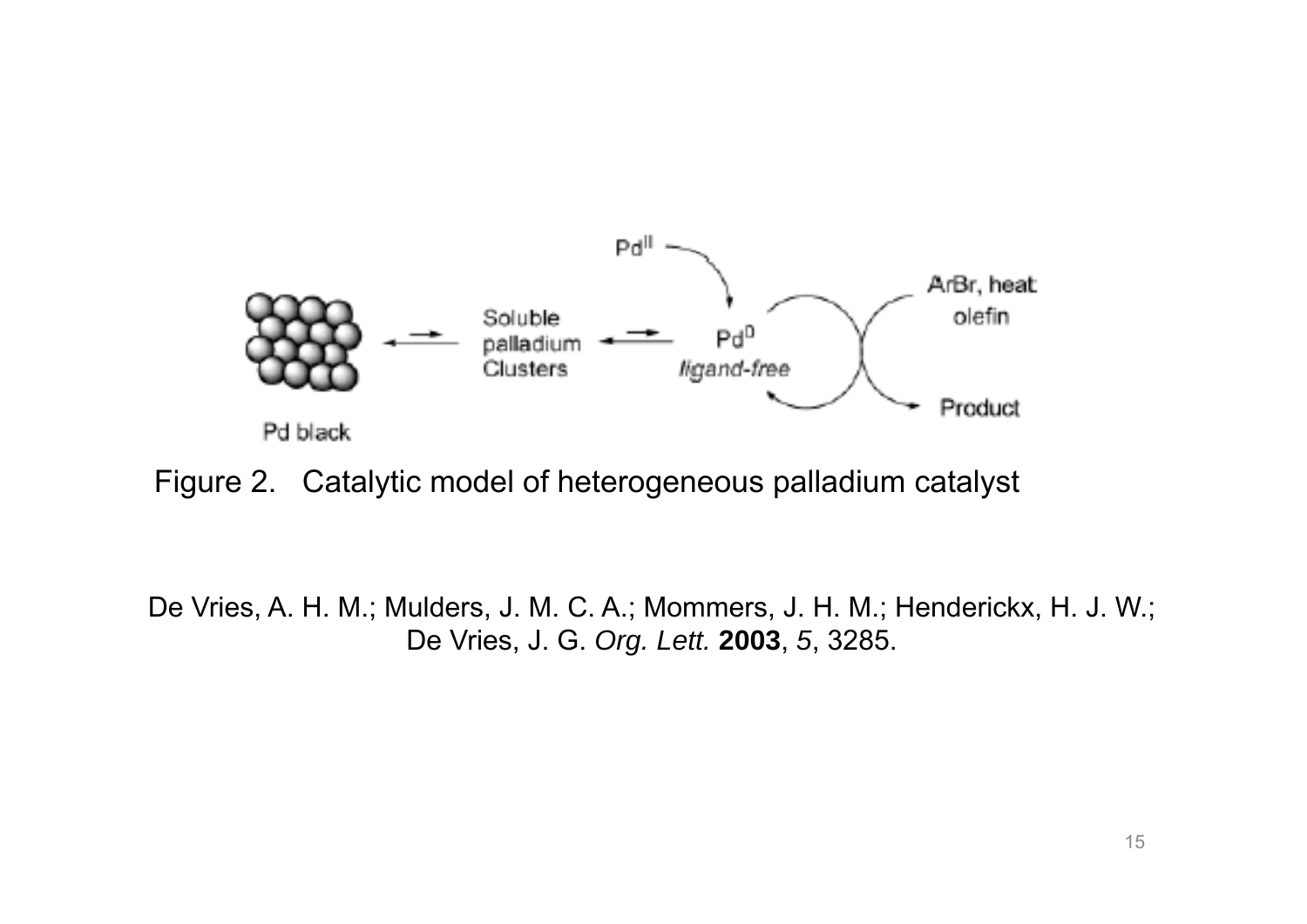Part Two: Palladium(II)-Catalyzed Wacker Oxidative Cyclization to Construct Chromanone, Quinoline and Pyrrole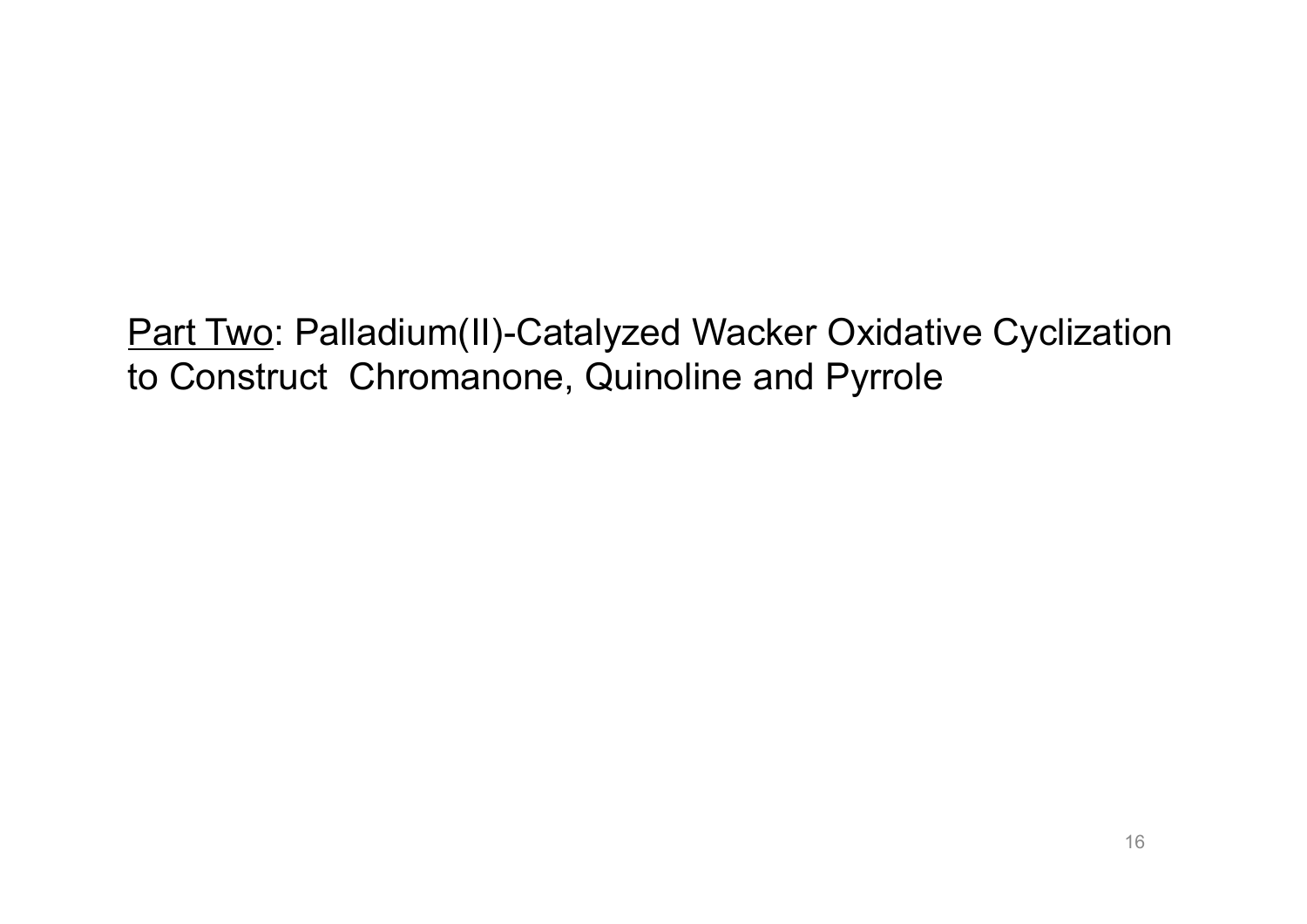Original reports about Wacker cyclization



Hosokawa, T.; Maeda, K.; Koga, K.; Moritani, I. *Tetrahedron Lett*. **1973**, *14*, 739.



Hegedus, L. S.; Allen, G. F.; Waterman, E. L. J. Am. Chem. Soc. 1976, 98, 2674<sub>17</sub>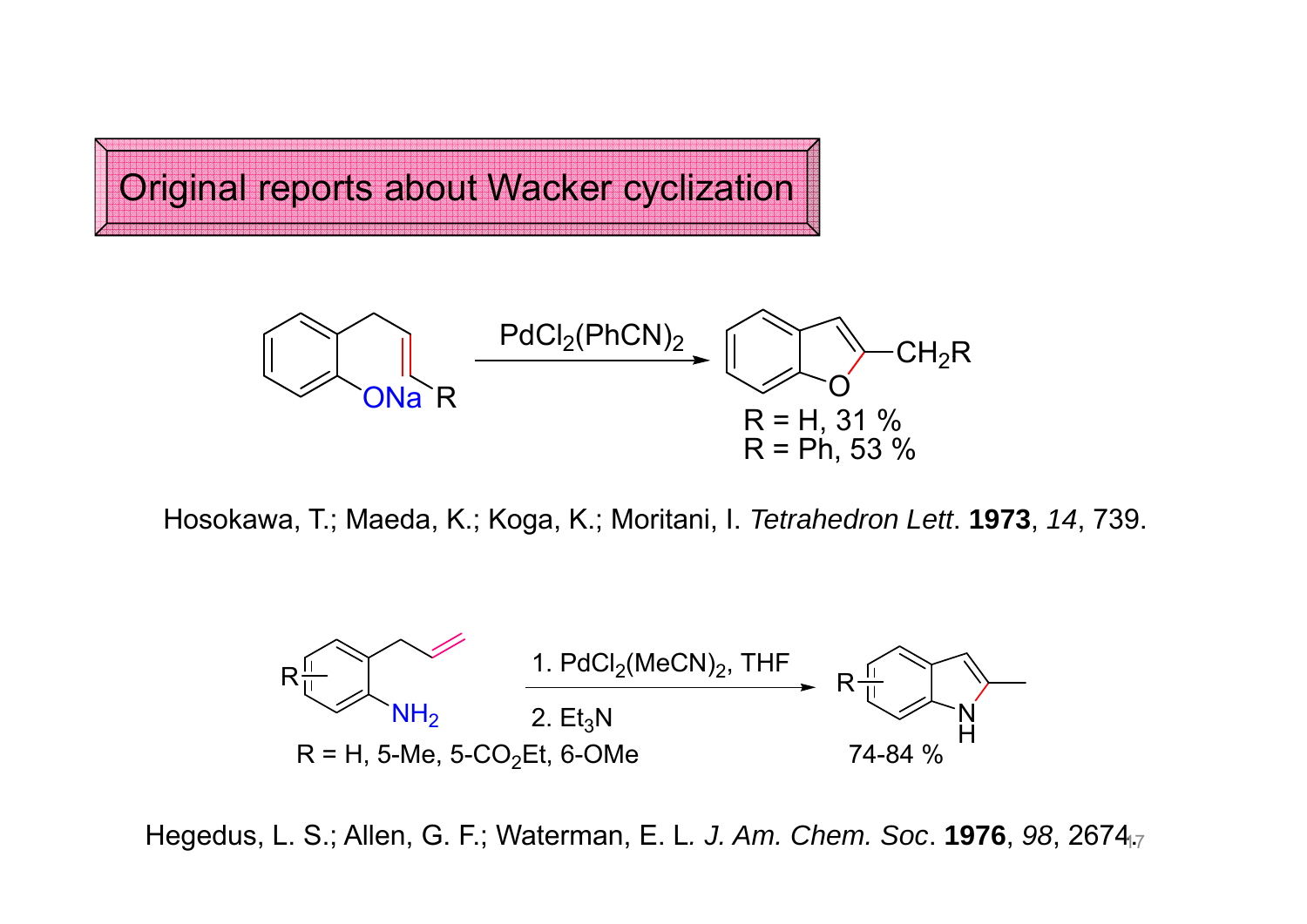Section One: Palladium catalyzed Wacker-type reaction for the synthesis of chromanone and involving 1,5-hydride alkyl to palladium migration

Scheme 5. Original report on Wacker-type oxidative cyclization



Hosokawa, T.; Maeda, K.; Koga, K.; Moritani, I. *Tetrahedron Lett*. **1973**, *14*, 739-740.

Scheme 6. Our initial proposal

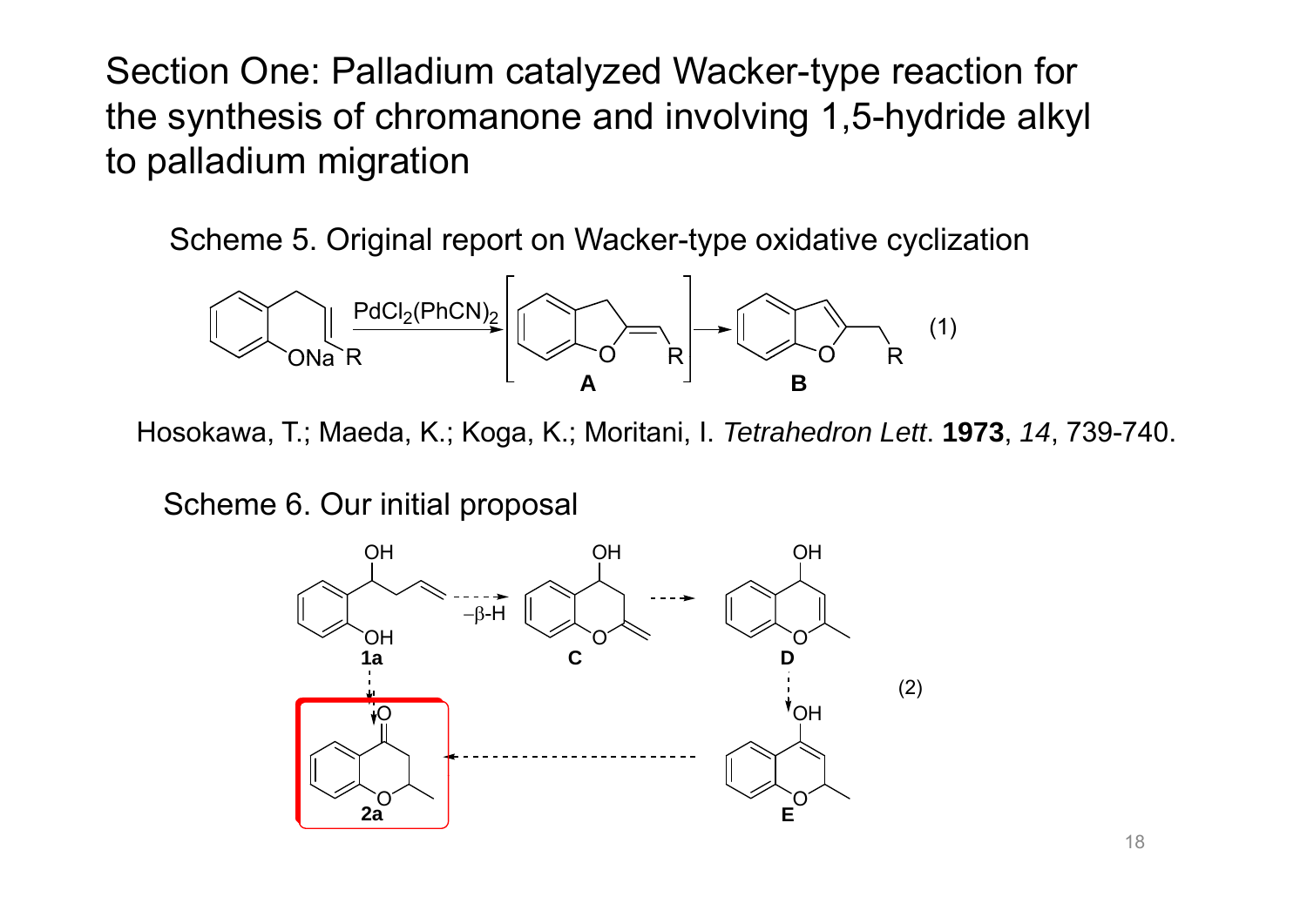Scheme 7. Wacker-type oxidative cyclization of **1a**.



*Ch C em. Commun.* **2007**, 4686 -4689.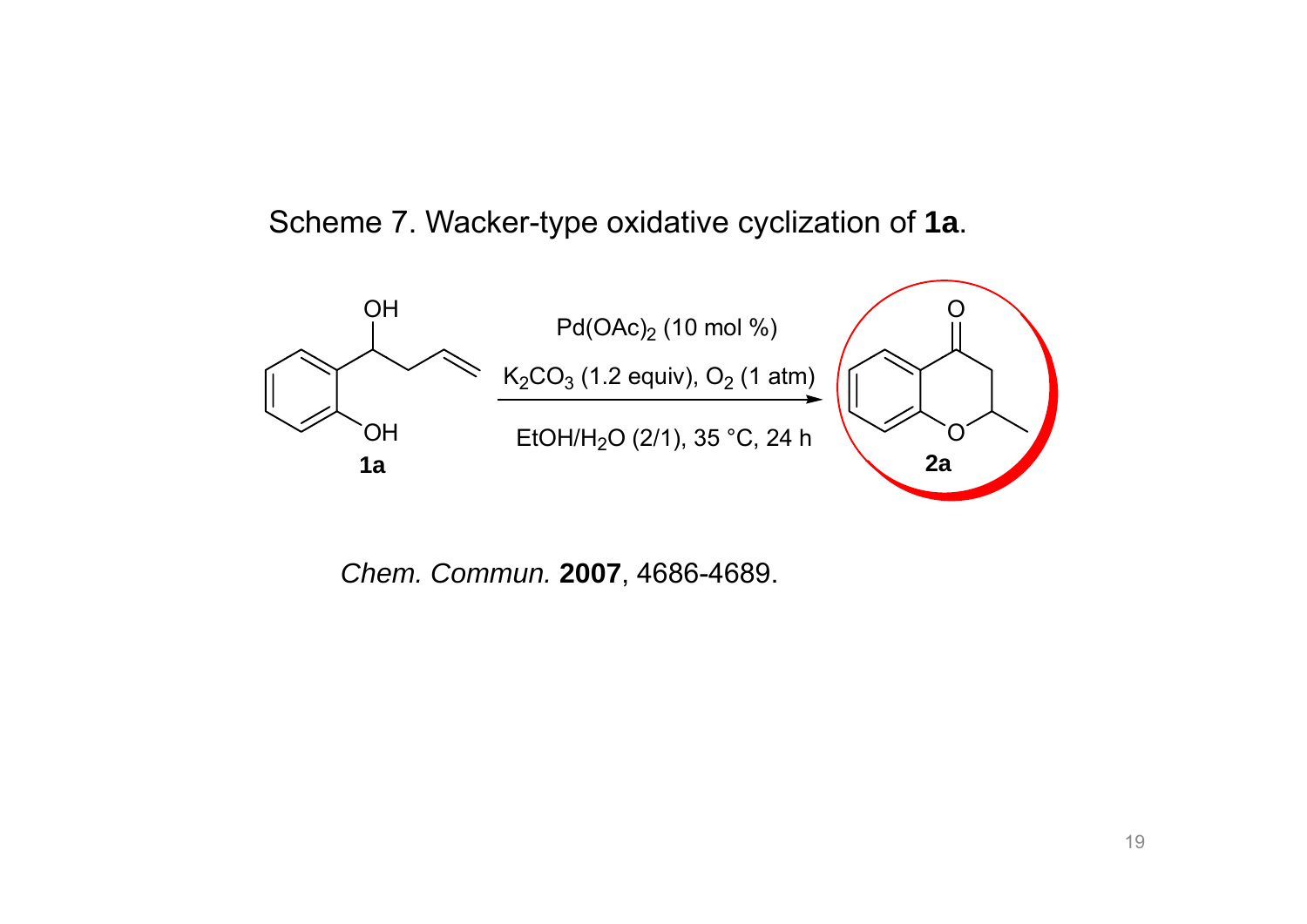

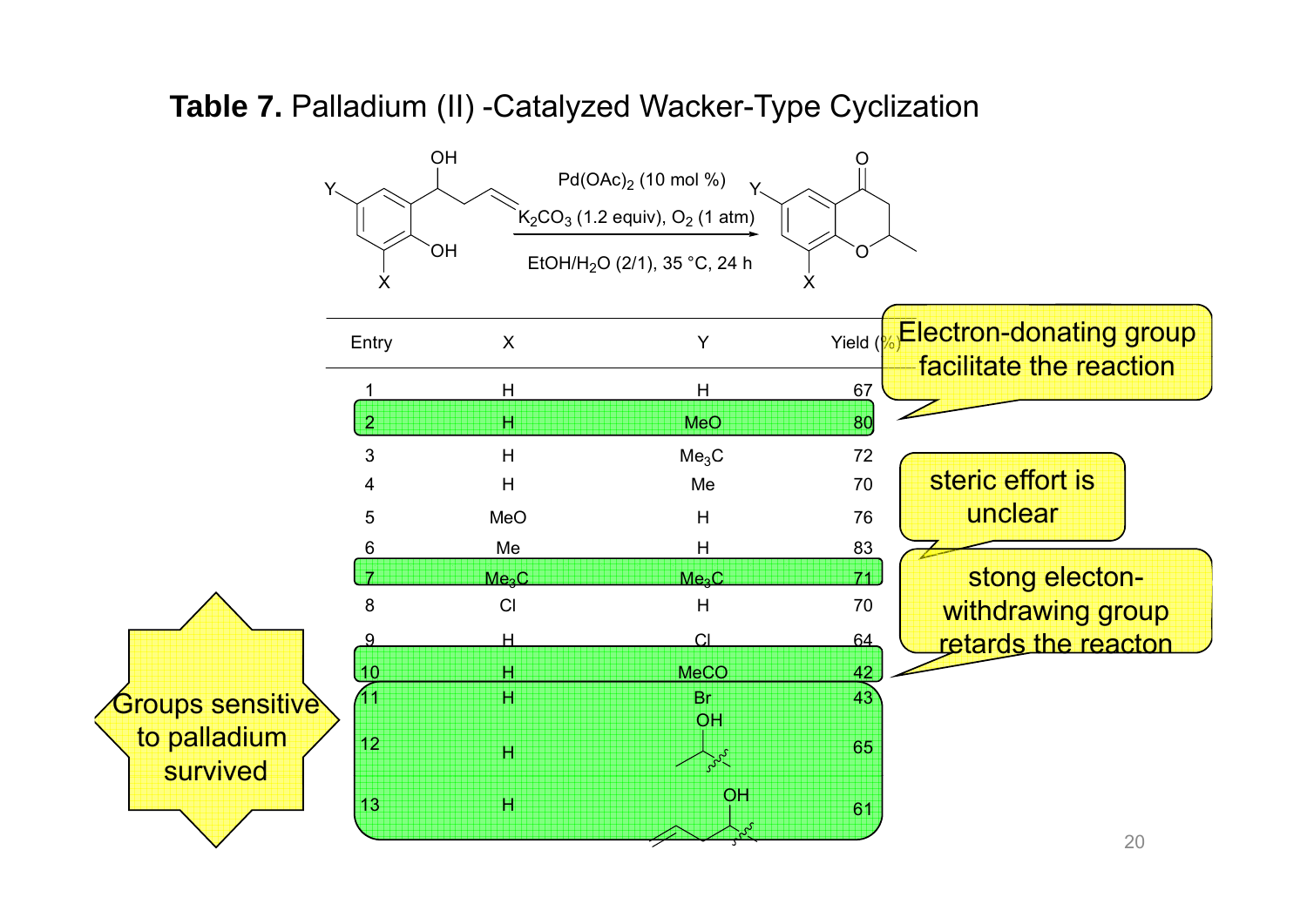#### *Mechanism insight: β-H elimination was excluded.*

#### **Scheme 9** Deuterium labelling experiment of Wacker-type cyclization **9.**



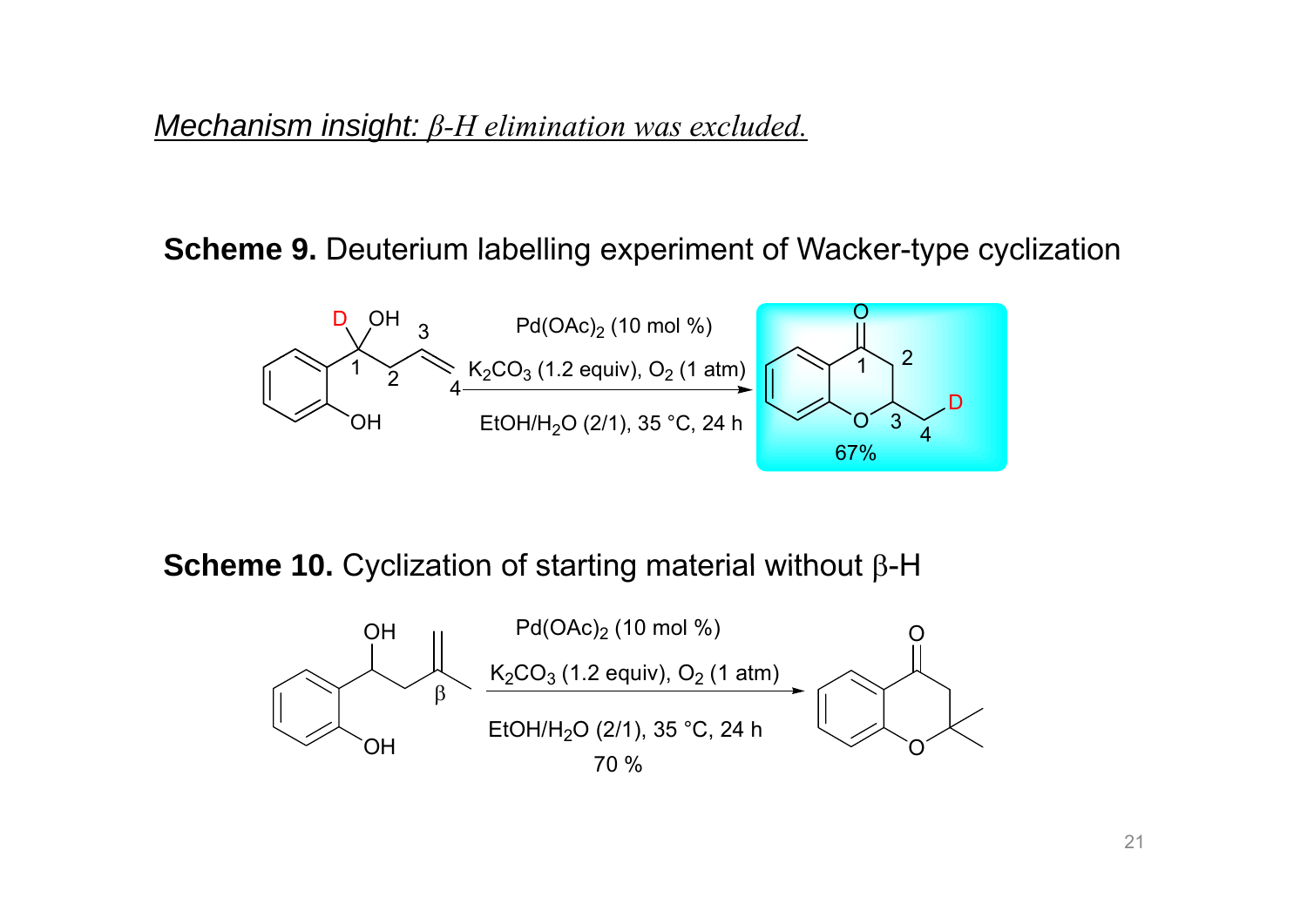#### **Scheme 11.** β-Hydride Elimination/Hydropalladation Sequences

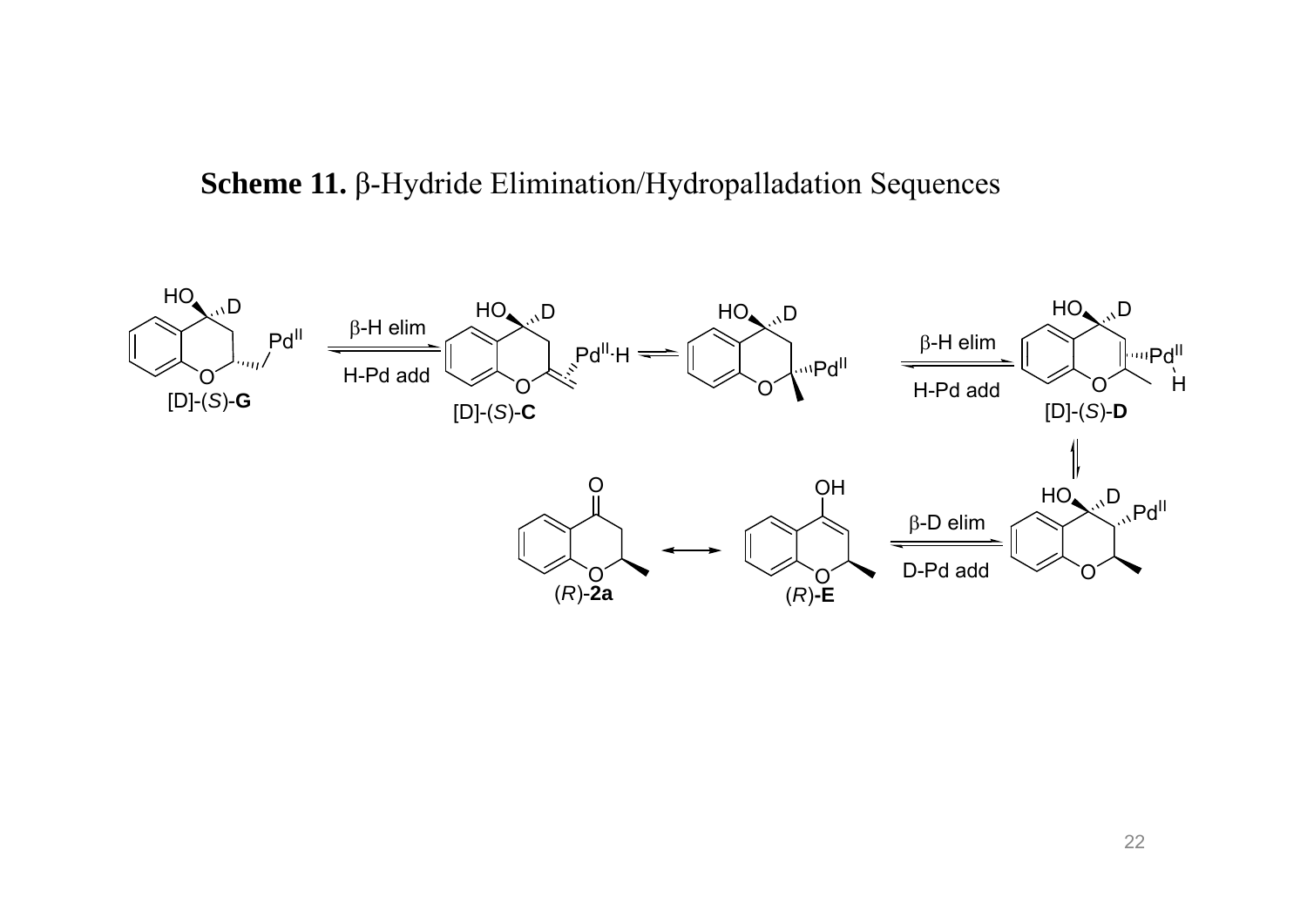## Stereochemistry of oxypalladation: *cis* or *trans* ?

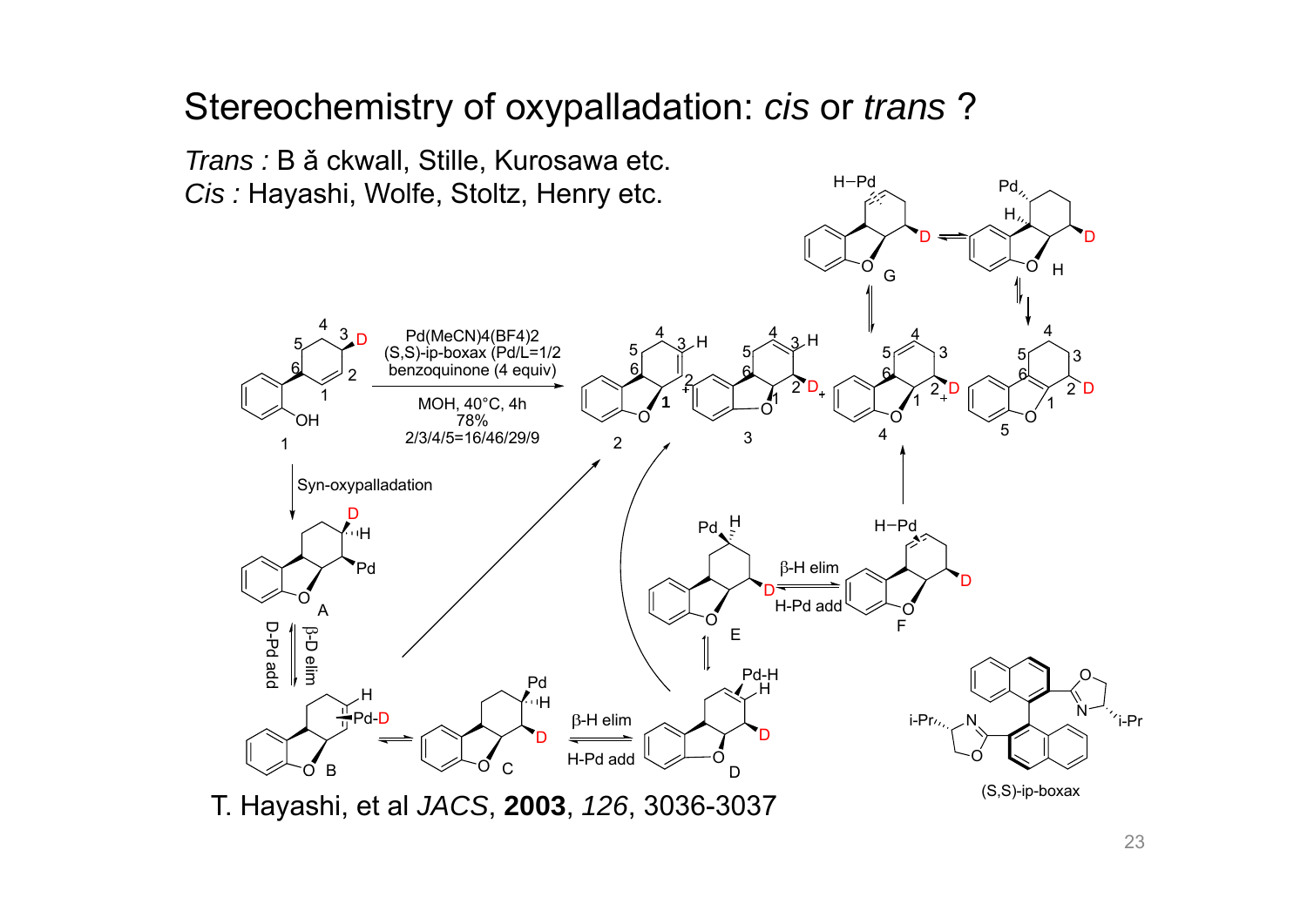**Scheme 9.** Proposed mechanism for the Wacker-type cyclization of  $(S)$  **-1a-** $d$  involving 1,5-palladium migration.

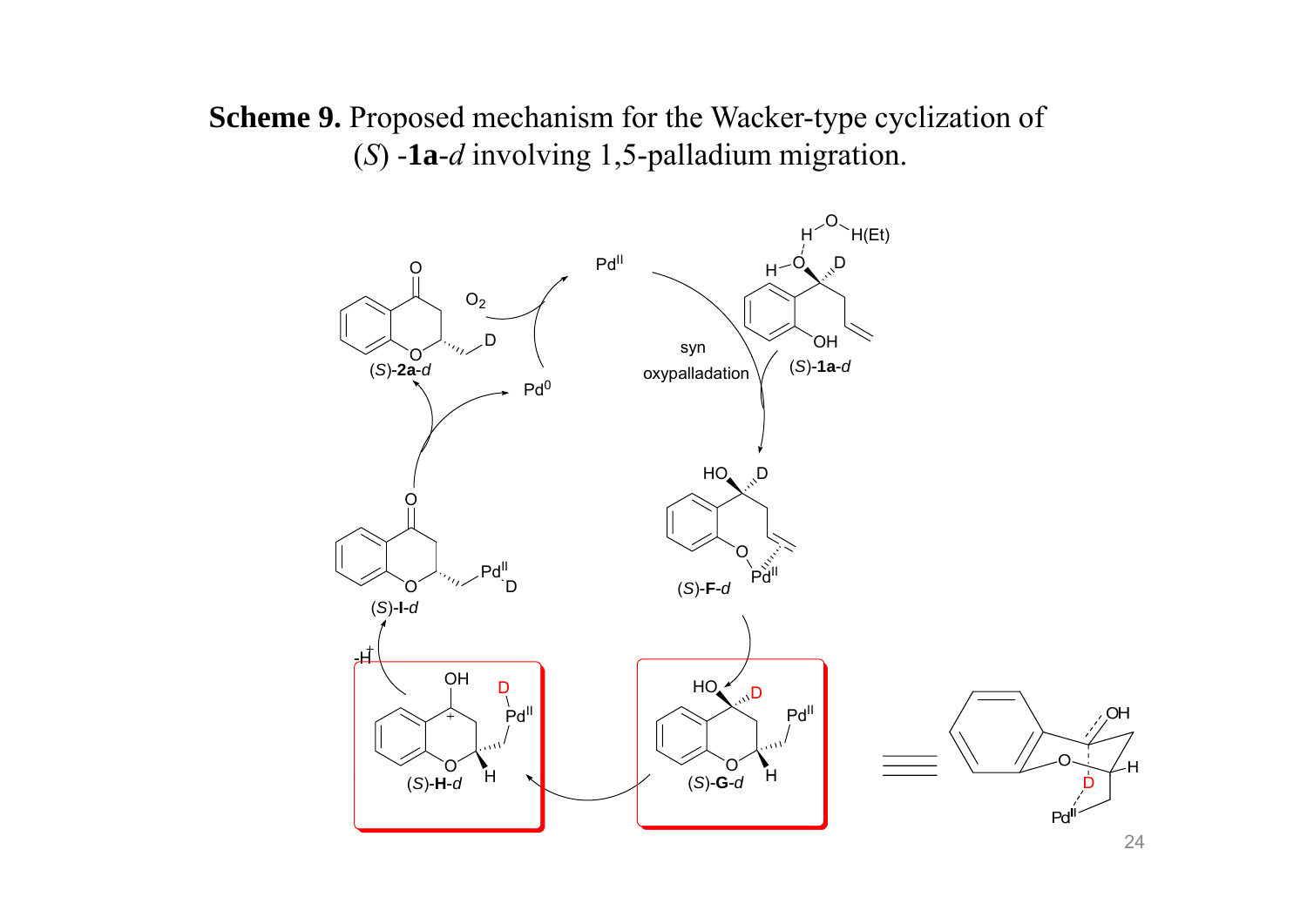Further experiment to support 1,5-hydride alkyl to palladium migration

**Scheme 10** Chirality transfer experiment of cyclization

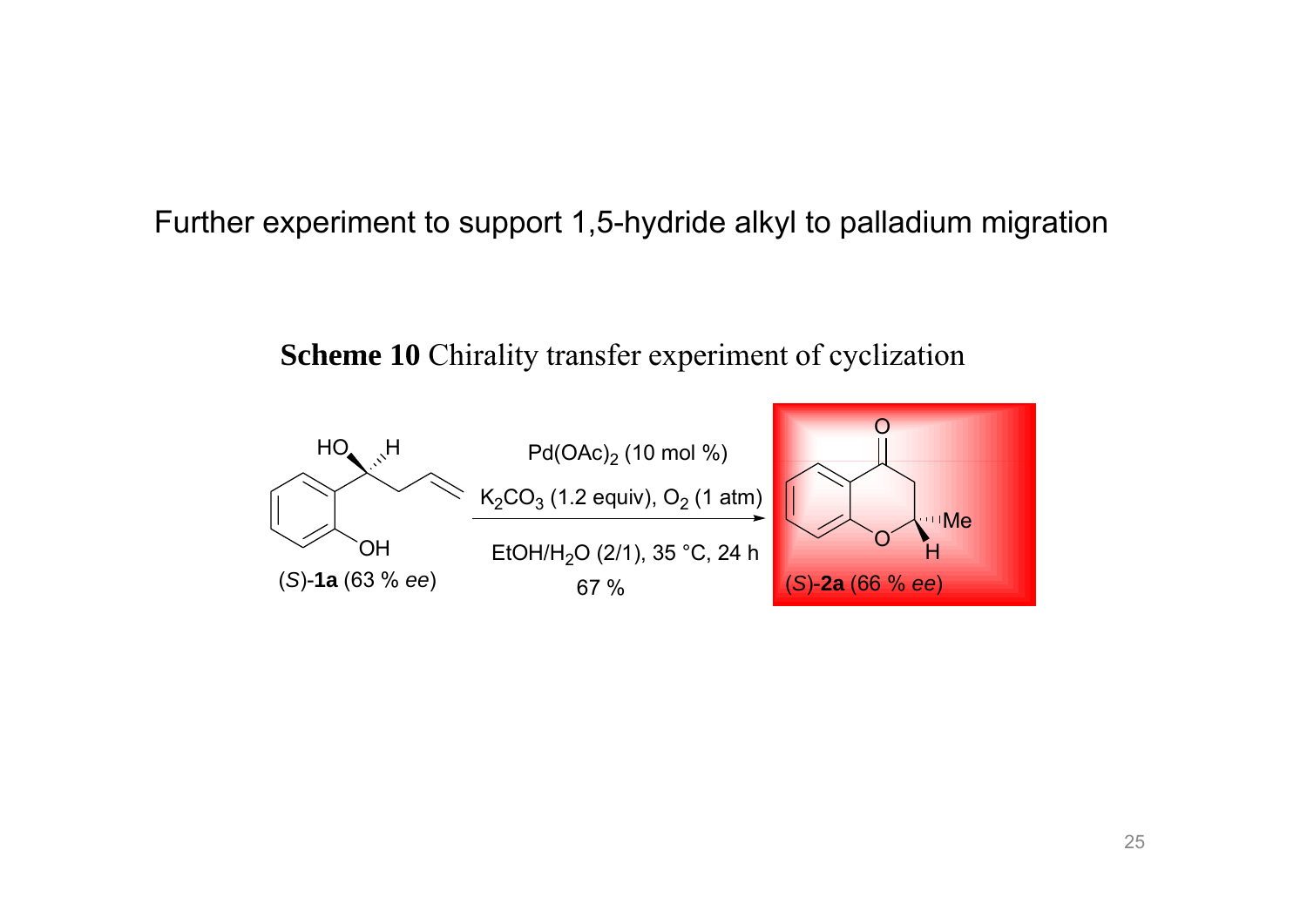Section Two: Facile synthesis of 2-methyl quinolines by aza-Wacker oxidative cyclization catalyzed by palladium(II)

Scheme 11. Aza-Wacker oxidative amination

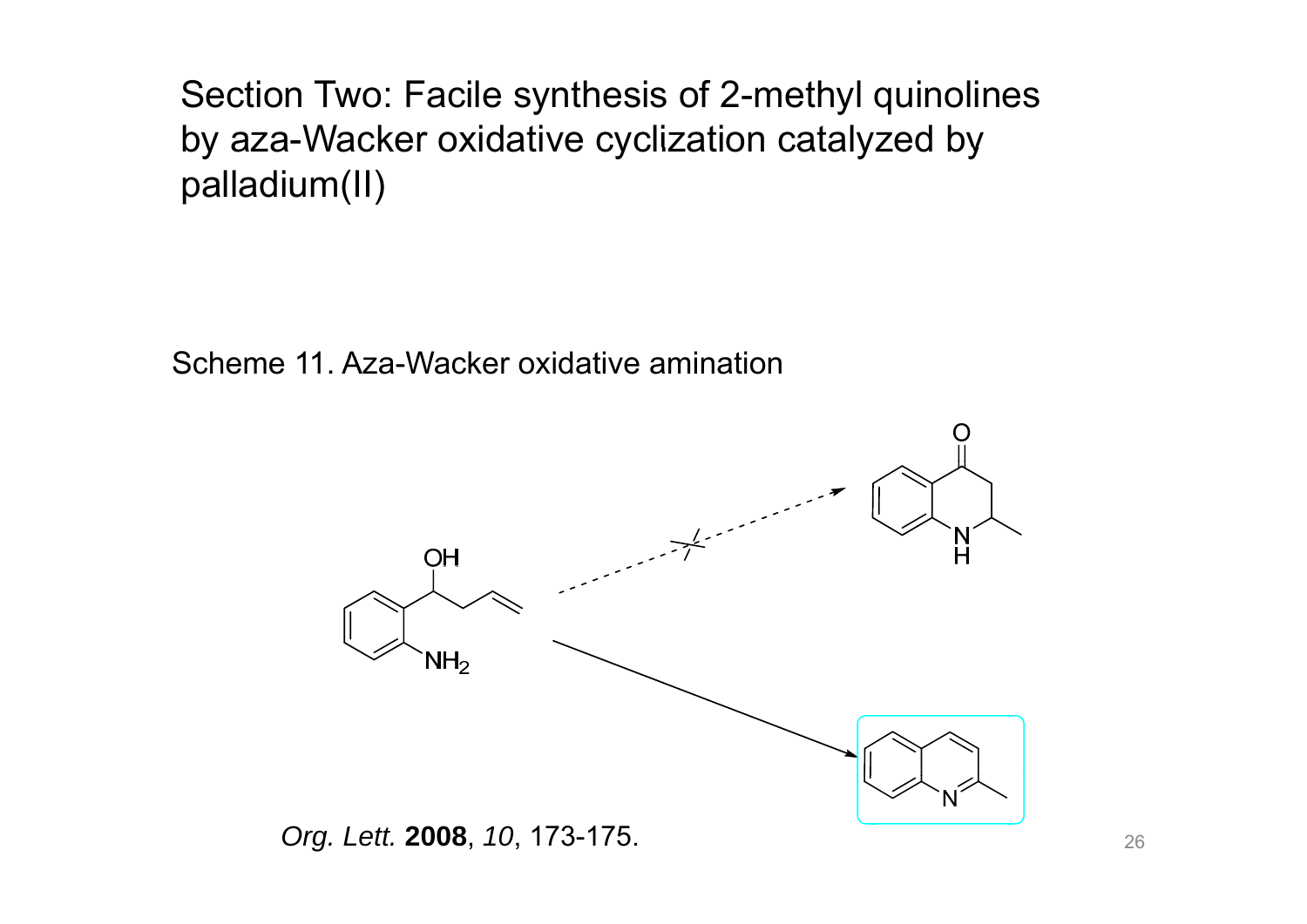**Scheme 12.** Proposed mechanism for the Pd-Catalyzed Aza-Wacker reaction to form 2-methyl-quinoline

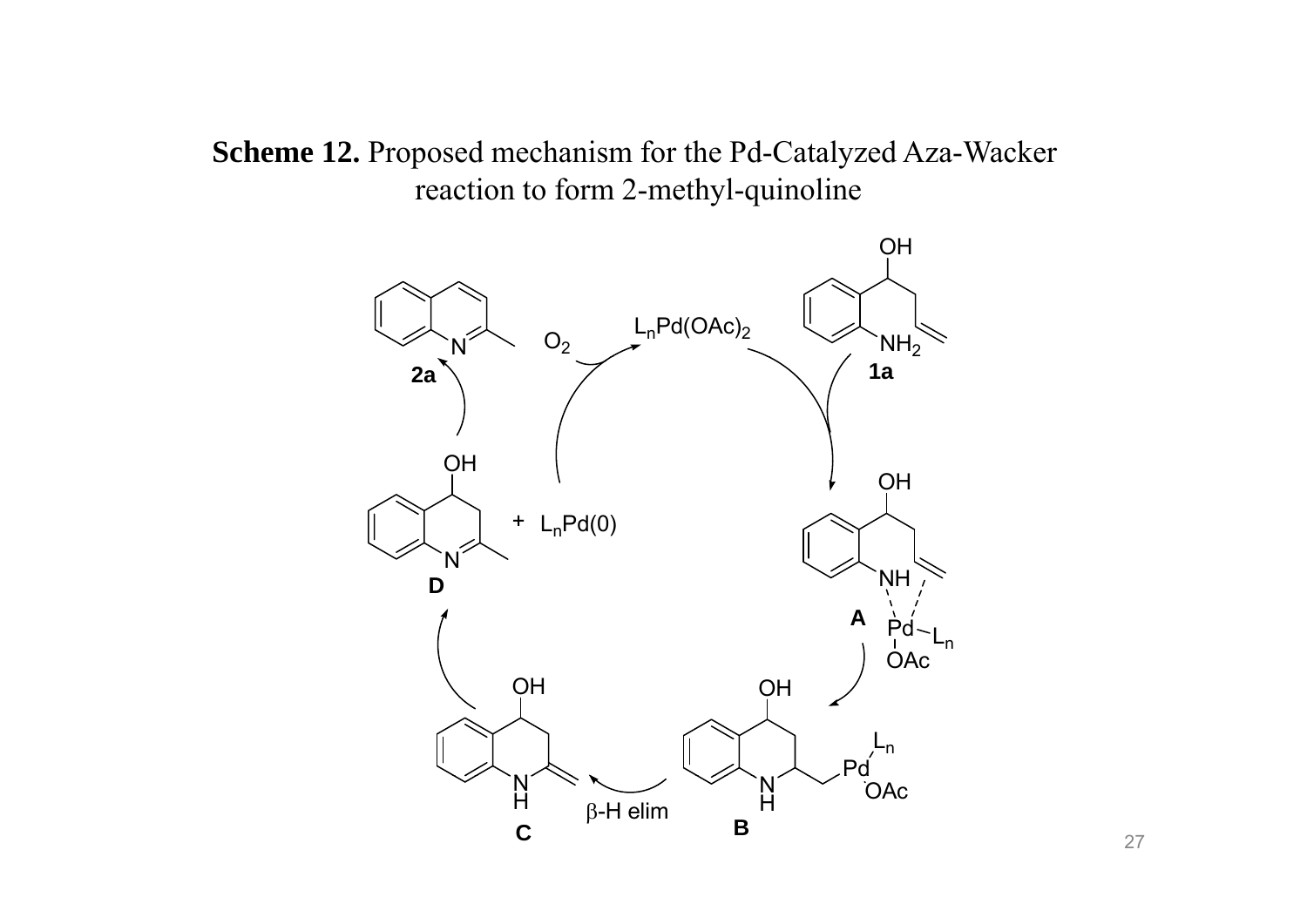Section Three: Facile synthesis of 2-methyl pyrroles by aza-Wacker oxidative cyclization catalyzed by palladium(II)

**Scheme 13.** Synthesis of pyrroles by aza-Wacker oxidative cyclization



*J. Org. Chem.* 2008, 73, 5180-5182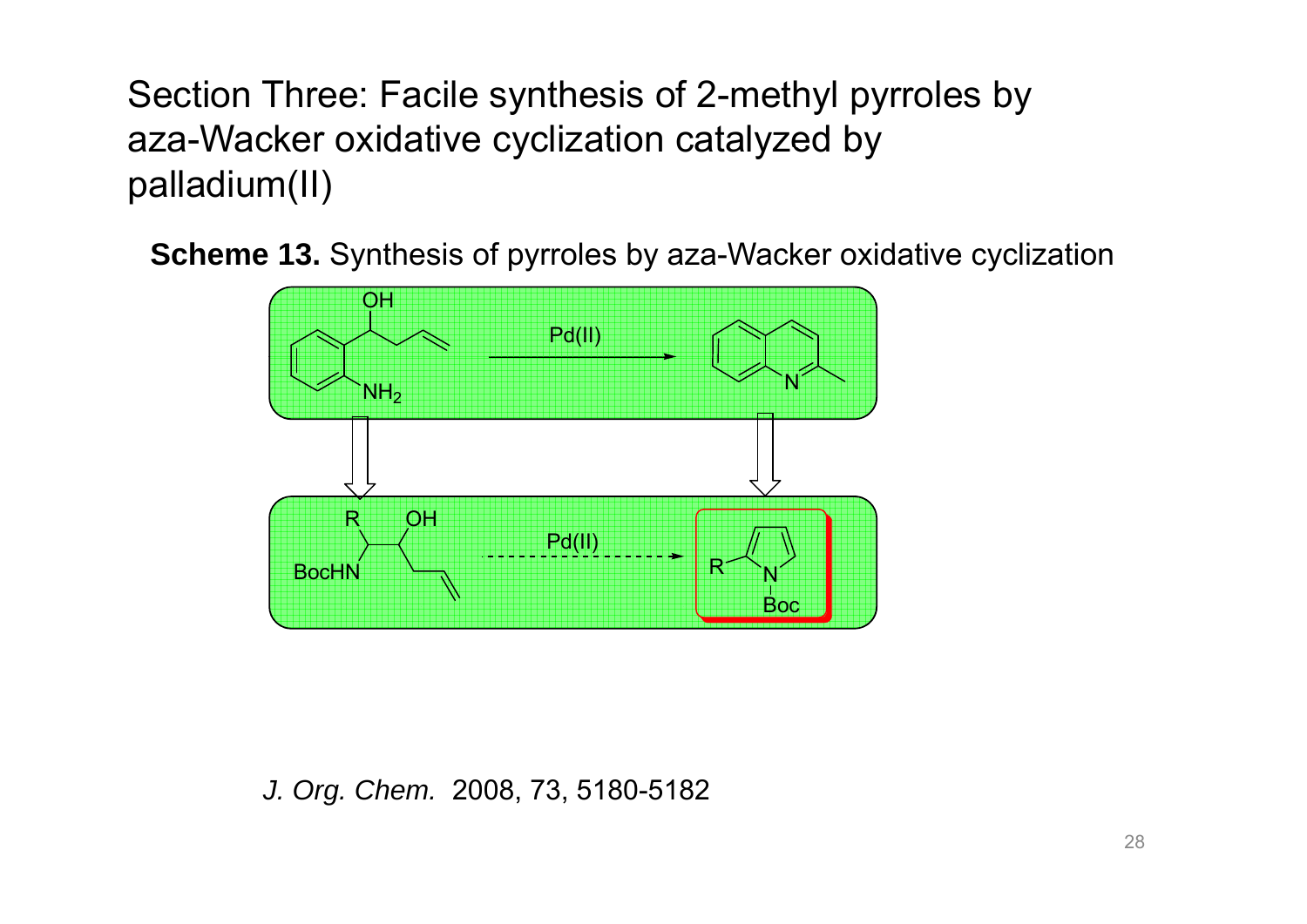**Scheme 14.** General process to substrates from amino acids

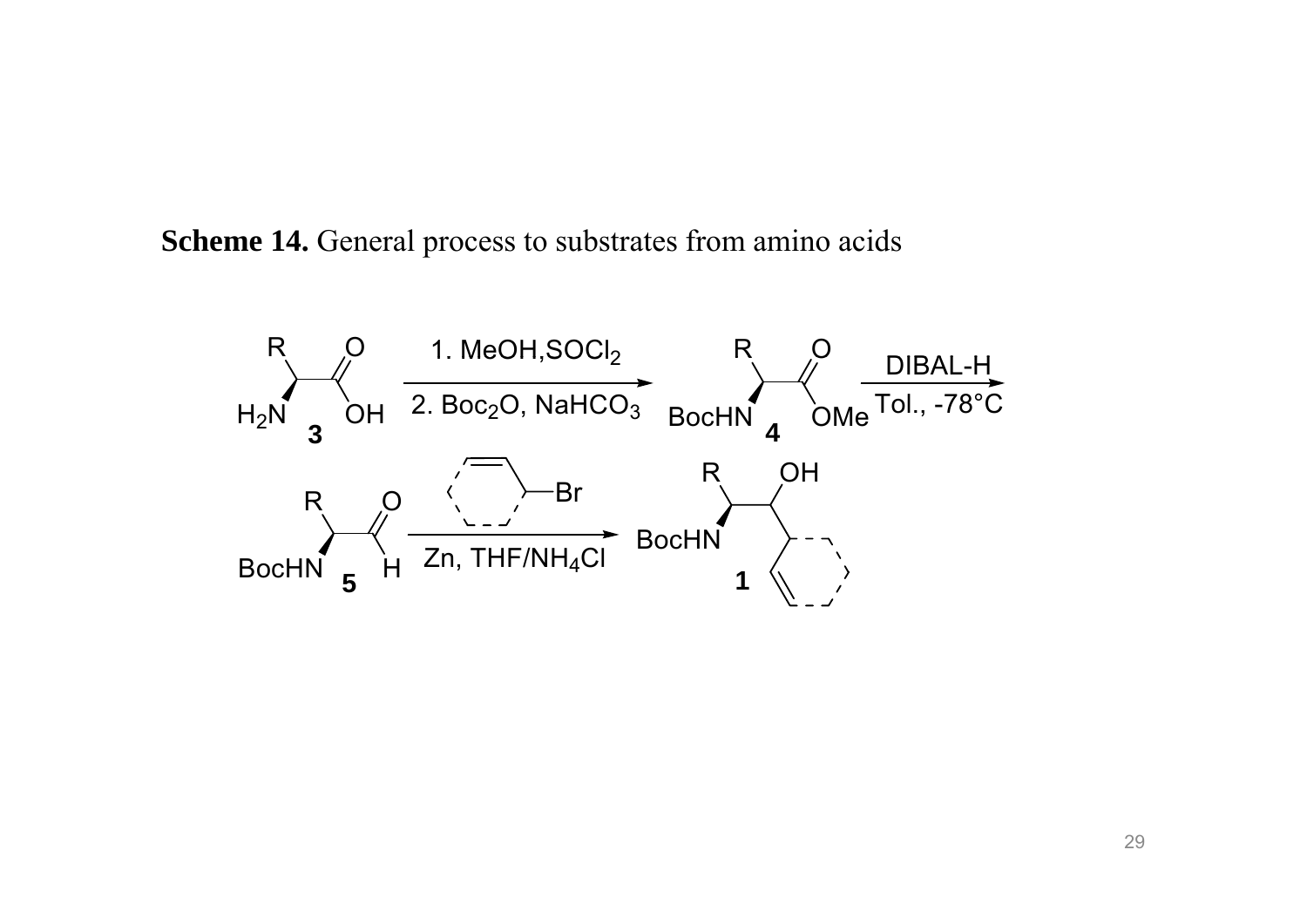|                |                   | IC 11. Optimazation of Aza- wacker cyclizati |                                               |                               |
|----------------|-------------------|----------------------------------------------|-----------------------------------------------|-------------------------------|
|                | ΟH                | catalyst, solvent                            |                                               |                               |
|                | <b>NHBoc</b>      | 30 °C, 24 h                                  |                                               | <b>Boc</b>                    |
| entry          | solvent           | catalyst<br>(10 mol %)                       | oxidant                                       | yield <sup><i>b</i></sup> (%) |
| 1              | <b>MeOH</b>       | Pd(OAc) <sub>2</sub>                         | air                                           | 23                            |
| $\overline{2}$ | <b>EtOH</b>       | Pd(OAc) <sub>2</sub>                         | air                                           | 25                            |
| 3              | i-PrOH            | Pd(OAc) <sub>2</sub>                         | air                                           | trace                         |
| 4              | <b>THF</b>        | Pd(OAc) <sub>2</sub>                         | air                                           | trace                         |
| 5              | Tol               | Pd(OAc) <sub>2</sub>                         | air                                           | trace                         |
| 6              | <b>DMF</b>        | Pd(OAc) <sub>2</sub>                         | air                                           | trace                         |
| $\overline{7}$ | <b>DMSO</b>       | Pd(OAc) <sub>2</sub>                         | air                                           | trace                         |
| 8              | CHCl <sub>3</sub> | $Pd(OAc)_2$                                  | air                                           | trace                         |
| 9              | <b>EtOH</b>       | PdCl <sub>2</sub>                            | air                                           | 41                            |
| 10             | <b>EtOH</b>       | PdCl <sub>2</sub> (MeCN) <sub>2</sub>        | air                                           | 44                            |
| 11             | <b>EtOH</b>       | PdCl <sub>2</sub> (PhCN) <sub>2</sub>        | air                                           | 45                            |
| 12             | <b>EtOH</b>       | PdCl <sub>2</sub> (PhCN) <sub>2</sub>        | O <sub>2</sub>                                | 50                            |
| 13             | <b>EtOH</b>       | PdCl <sub>2</sub> (PhCN) <sub>2</sub>        | CuCl <sub>2</sub><br>(10 mol %)               | 52                            |
| 14             | <b>EtOH</b>       | PdCl <sub>2</sub> (PhCN) <sub>2</sub>        | Cu(OTf) <sub>2</sub><br>$(10 \text{ mol } %)$ | 69                            |
| 15             | <b>EtOH</b>       | PdCl <sub>2</sub> (PhCN) <sub>2</sub>        | $Cu(OTf)_2$<br>(50 mol %)                     | 80                            |
| 16             | <b>EtOH</b>       | PdCl <sub>2</sub> (PhCN) <sub>2</sub>        | $Cu(OTf)_2$<br>$(100 \text{ mol } \%)$        | 88                            |

### Table 11. Optimazation of Aza-Wacker cyclization<sup>a</sup>

*a* Reaction conditions: 0.2 M of substrate in solvent. *b* Isolated yield. 30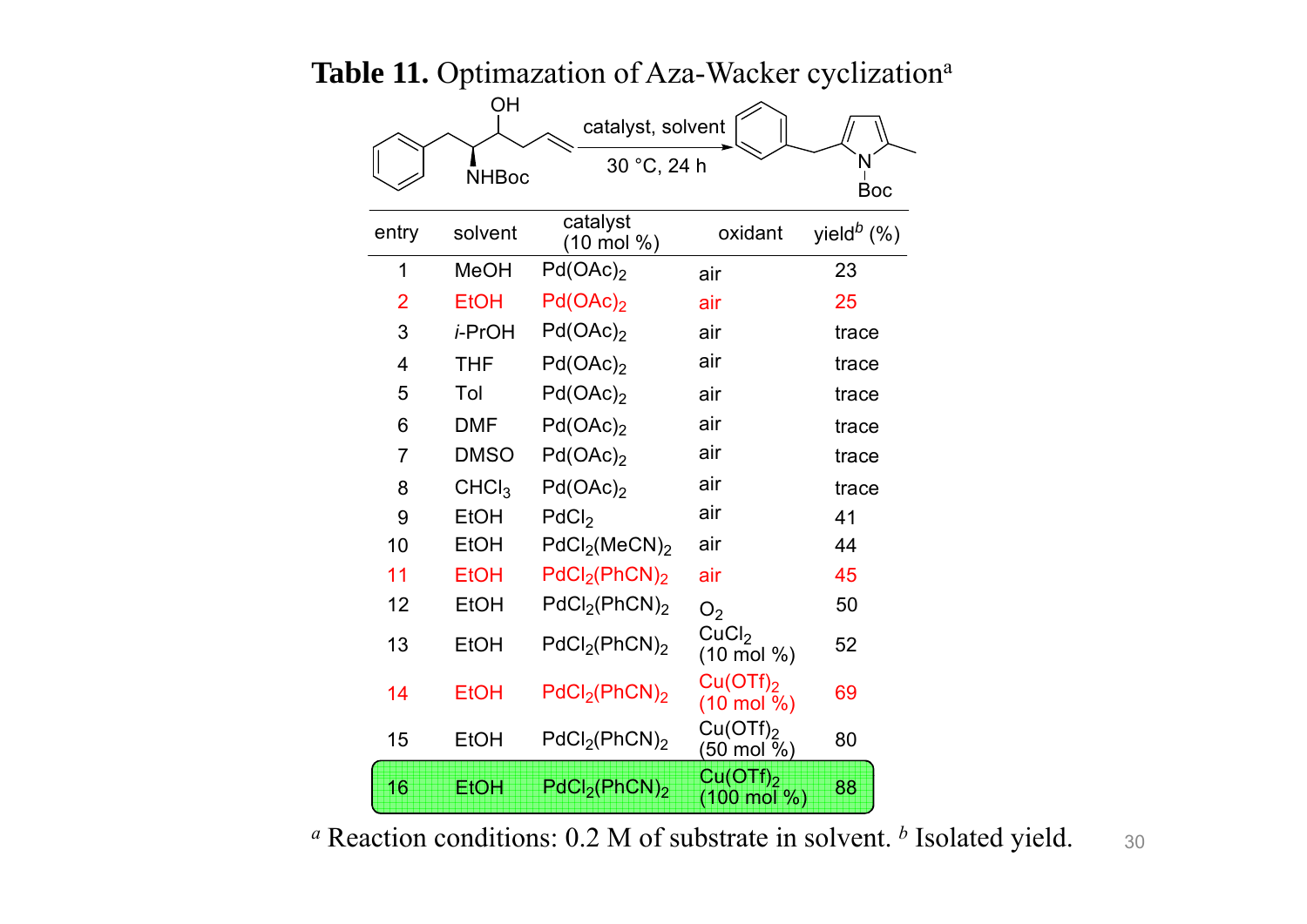#### **Table 12.** Synthesis of Pyrrole by Aza-Wacker Cyclization<sup>a</sup>

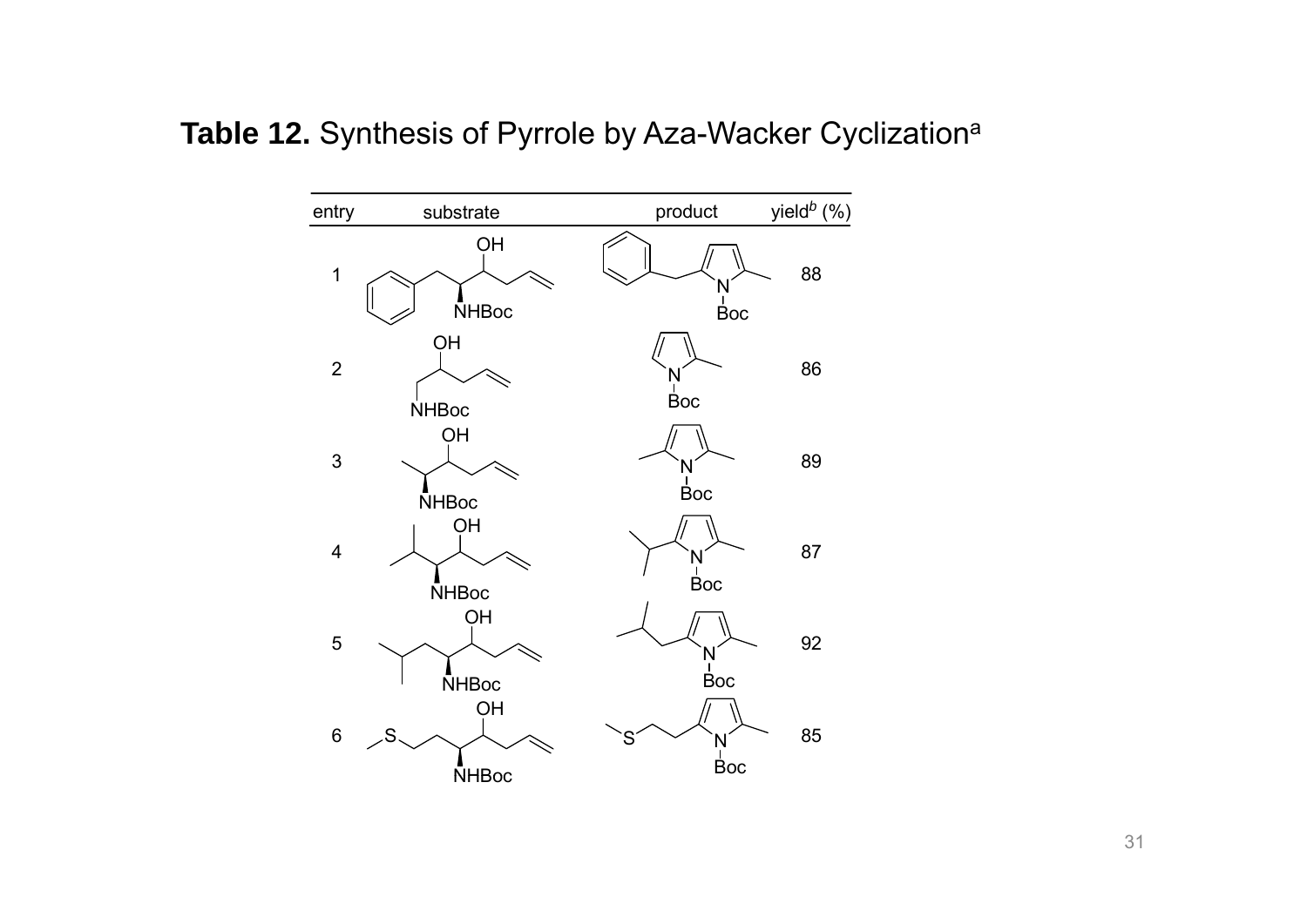

<sup>a</sup> Reaction conditions: substrate (1 mmol), PdCl<sub>2</sub>(PhCN)<sub>2</sub> (0.1 mmol) and Cu(OTf)2 (1 mmol) in 5mL of ethanol at 30°C for 24 h. *<sup>b</sup>* Isolated yield.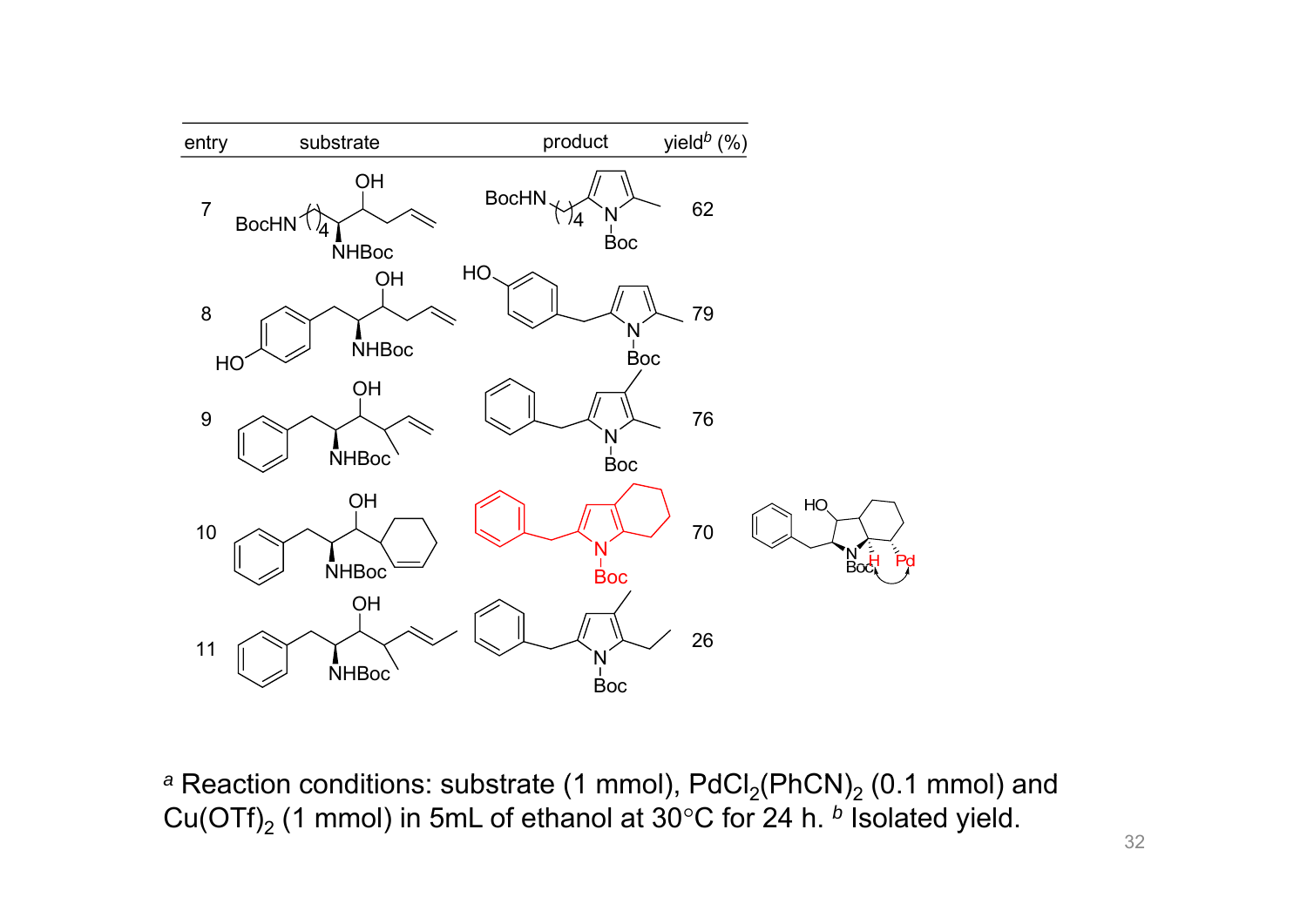Conclusion:

- 1) Regioselective Heck reaction at different C-I bonds was first reported;
- 2) Diatomite as a suitable template to support palladium was first developed and used to catalyze Heck and Suzuki reactions;
- 3) *1 5, -hydride alkyl to palladium migration hydride* was first proposed in first Wacker-type reaction and a series of chromanones were synthesized by this method;
- 4) Quinolines and pyrroles were obtained by aza-Wacker cyclization.